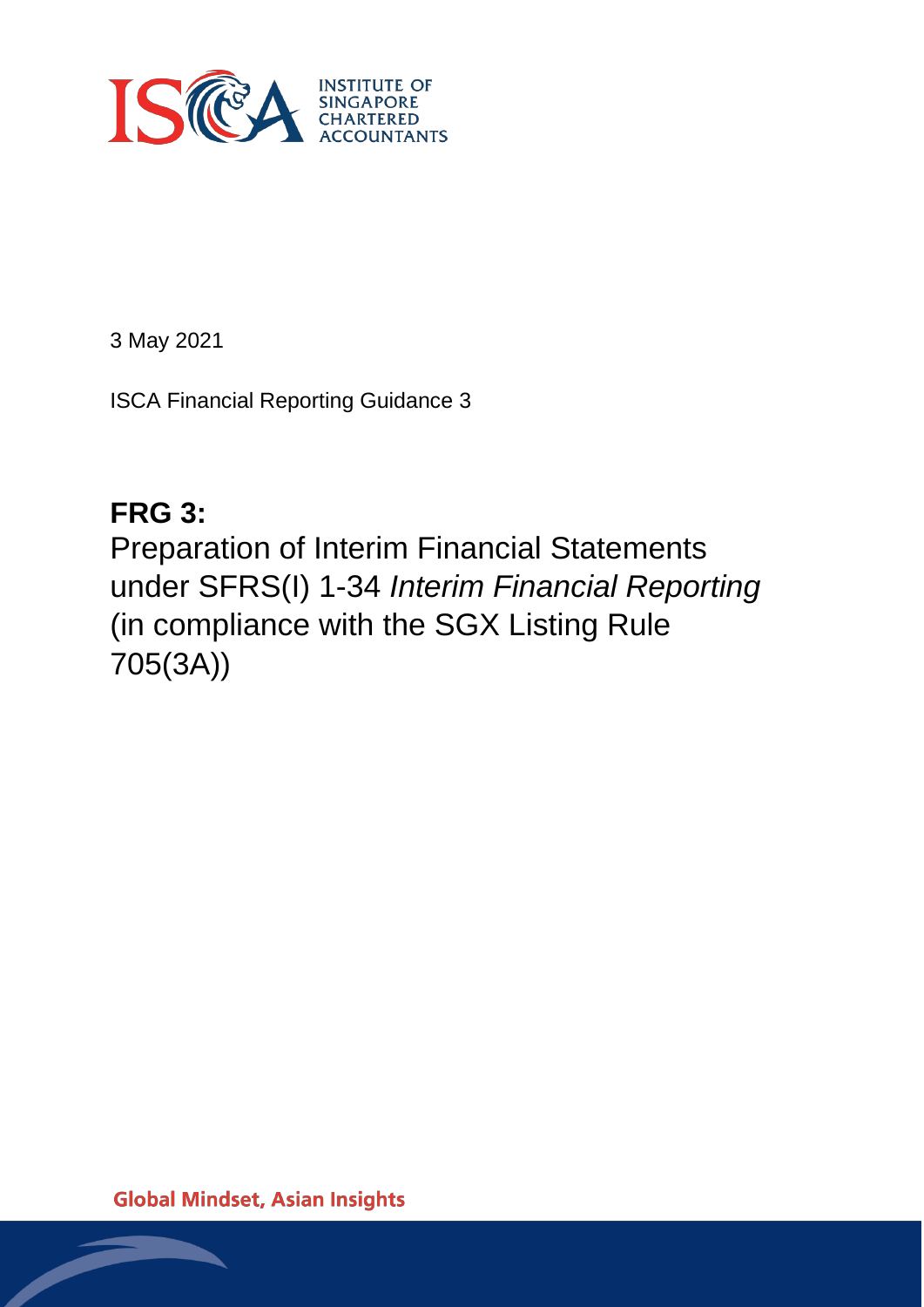### **About the Institute of Singapore Chartered Accountants**

The Institute of Singapore Chartered Accountants (ISCA) is the national accountancy body of Singapore. ISCA's vision is to be a globally recognised professional accountancy body, bringing value to our members, the profession and wider community. There are over 32,000 ISCA members making their stride in businesses across industries in Singapore and around the world.

Established in 1963, ISCA is an advocate of the interests of the profession. Possessing a Global Mindset, with Asian Insights, ISCA leverages its regional expertise, knowledge, and networks with diverse stakeholders to contribute towards Singapore's transformation into a global accountancy hub.

ISCA is the Designated Entity to confer the Chartered Accountant of Singapore – CA (Singapore) – designation.

ISCA is a member of Chartered Accountants Worldwide, a global family that brings together the members of leading institutes to create a community of over 1.8 million Chartered Accountants and students in more than 190 countries.

For more information, visit [www.isca.org.sg.](http://www.isca.org.sg/)

### **About ISCA's Technical Division**

As the national accountancy body, ISCA is committed in supporting our members in their careers as they progress and rise to challenges faced along the way. ISCA's Technical Division provides technical support in areas of audit & assurance, financial reporting, sustainability reporting, ethics and specialised industries such as capital markets, banking and finance and insurance; and communicates insights and views to our members and the wider accountancy community. Through our technical committees that comprise representatives from various stakeholders in the corporate reporting eco-system, we hear issues from the ground and conceive initiatives to promote and enhance quality, consistency and best practices to uphold technical excellence.

### **About ISCA's Financial Reporting Committee**

ISCA's Financial Reporting Committee (FRC) is chaired by Mr Reinhard Klemmer and comprises representatives from legal and accounting firms, corporate, regulators and academia in the financial reporting eco-system. FRC's terms of reference include monitoring policy and implementation issues relating to the development of accounting standards internationally and in Singapore, and to identify, understand and address accounting issues faced by professional accountants in Singapore, and provide support through the issuance of guidances.

The terms of reference are executed through FRC with the support of two Sub-Committees, namely the Core Sub-Committee and the Valuation Sub-Committee. The FRC Core Sub-Committee is the technical accounting arm of FRC and comprises various technical accounting subject matter experts from accounting firms. The Core Sub-Committee engages in technical deliberations on emerging accounting issues in Singapore and new or revised accounting developments proposed by the international accounting standards setter.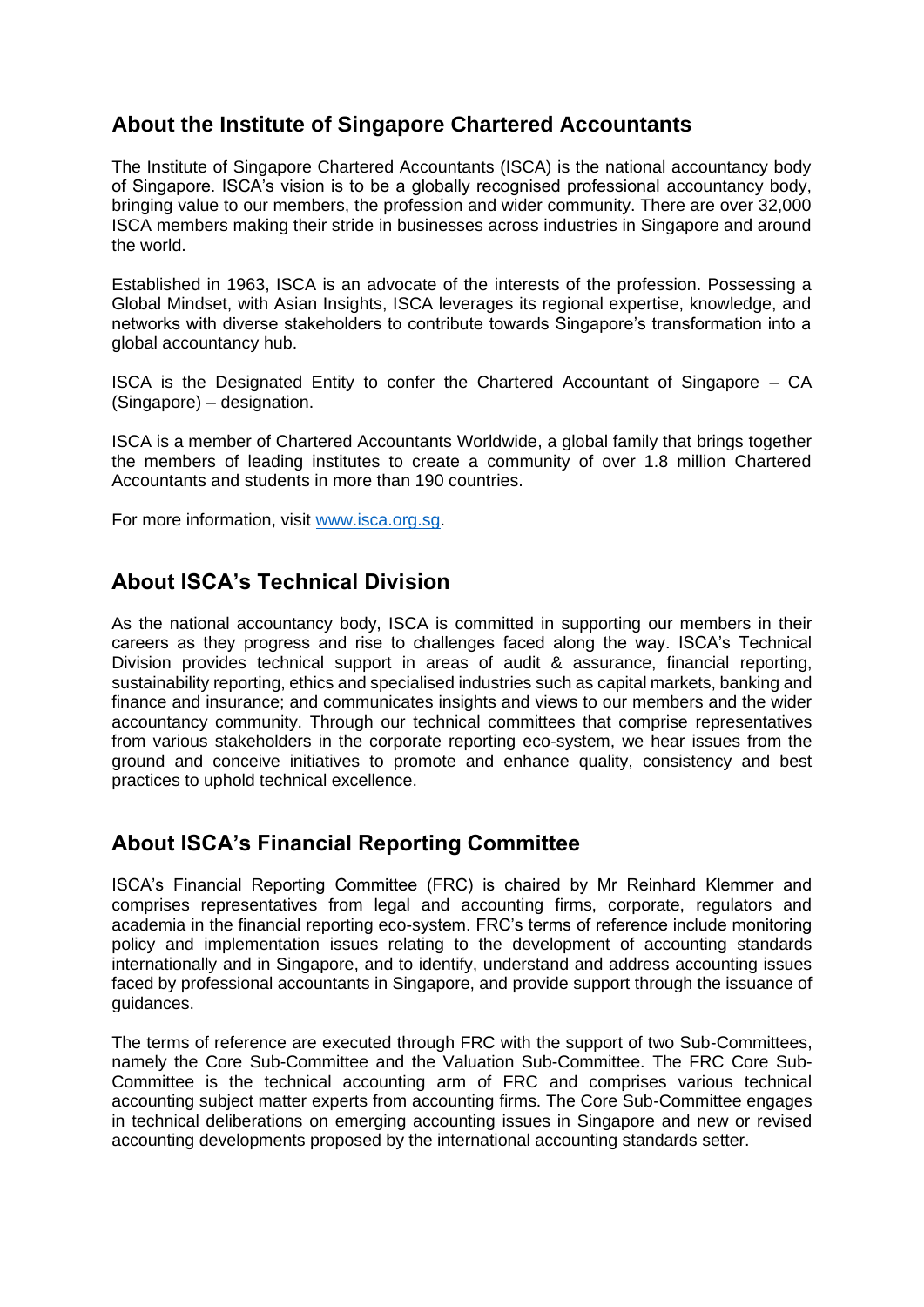### **Preface**

On 12 January 2021<sup>1</sup>, SGX made amendments to the Listing Rules to clarify that issuers are to prepare their financial statements, including interim financial statements, in accordance with prescribed accounting standards. Below is an extract of the said amendments to the Listing Rules (deletions are struck-through and insertions are underlined):

#### Financial Statements

#### 705(1)

An issuer must announce the financial statements for the full financial year (as set out in Appendix 7.2<sup>2</sup>) immediately after the figures are available, but in any event not later than 60 days after the relevant financial period.

#### 705(3)

(b) An issuer that is not required to comply with Rule  $705(2)$  may must either:

- (i) announce the financial statements for each of the first three quarters of its financial year (as set out in Appendix 7.2); or
- (ii) announce its first half financial statements (as set out in Appendix 7.2),

in each case immediately after the figures are available, but in any event not later than 45 days after the relevant financial period.

#### 705(3A)

An issuer that prepares its financial statements under Rule 705 in accordance with Appendix 7.2 must also prepare such financial statements in accordance with the relevant accounting standards for interim financial reports under Singapore Financial Reporting Standards (International) ("SFRS(I)s"), or International Financial Reporting Standards ("IFRS"), or US Generally Accepted Accounting Principles ("US GAAP").

The Listing Rule amendments on accounting standards for interim financial statements will take effect for issuers' financial statements for any interim financial period ending on or after 30 June 2021<sup>3</sup> . Under SFRS(I) 1-34, any financial period shorter than a full financial year, including the fourth quarter and the second half of a financial year, is an interim financial period by definition.

With the above clarification, issuers (that prepare their financial statements in accordance with SFRS(I)s or IFRS) are required to prepare their interim financial statements in accordance with SFRS(I) 1-34 *Interim Financial Reporting* or IAS 34 *Interim Financial Reporting.* Accordingly, when an issuer announces its interim financial results, it should comprise a complete or condensed set of interim financial statements in compliance with the requirements

<sup>1</sup> SGX press release: [https://www.sgx.com/media-centre/20210112-sgx-regco-enhances-rules-auditors-valuers](https://www.sgx.com/media-centre/20210112-sgx-regco-enhances-rules-auditors-valuers-and-valuation-reports)[and-valuation-reports](https://www.sgx.com/media-centre/20210112-sgx-regco-enhances-rules-auditors-valuers-and-valuation-reports)

<sup>&</sup>lt;sup>2</sup> Appendix 7.2 is in the Mainboard Rules. The equivalent reference for the Catalist Rules is Appendix 7C.

<sup>&</sup>lt;sup>3</sup> This applies to the first, second, third and fourth quarters, and the first and second halves of the financial year. This also applies to the full-year announcement, which will typically contain the full-year financial information, along with the second half or the fourth quarter financial information, depending on whether the issuer adopts half-yearly or quarterly announcements.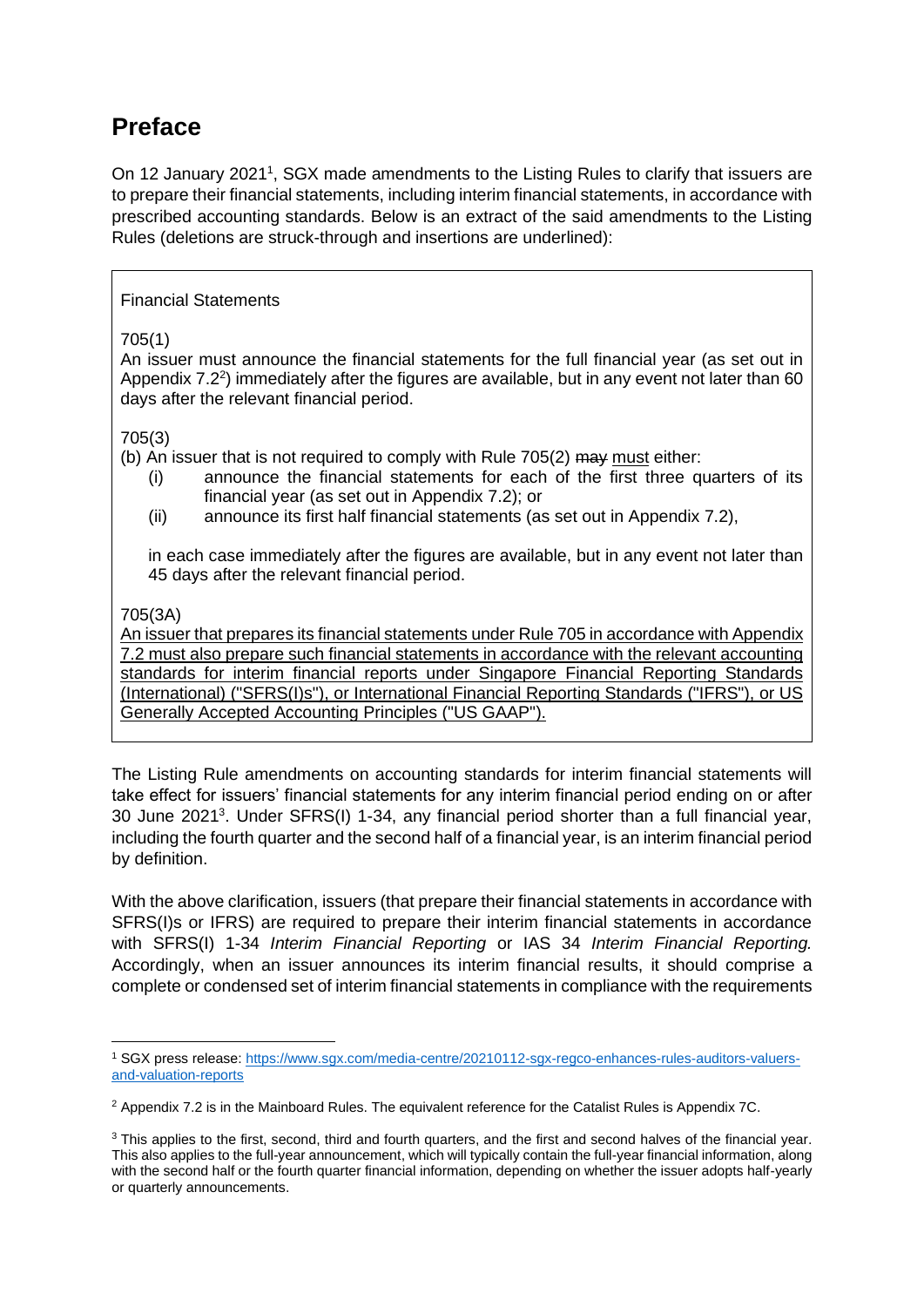of both SFRS(I) 1-34 or IAS 34 and Listing Rule Appendix 7.2. This might require some issuers to change their interim reporting<sup>3</sup> practice.

In March 2021, SGX issued Guidance Note<sup>4</sup> *Accounting Standards for Financial Statements*. Paragraph 7 of this guidance note states that "Issuers that currently prepare their full-year financial statements based on the broader set of accounting requirements that apply to annual financial statements under the SFRS(I), IFRS and US GAAP do not have to change their approach and should continue their existing practice." This would mean that SFRS(I) 1-34 or IAS 34 does not apply to such issuers who have been issuing their full-year financial statements under SFRS(I) and IFRS within 60 days after their financial year end.

ISCA<sup>5</sup> , through its Financial Reporting Committee (FRC), is issuing this Financial Reporting Guidance 3 (FRG 3) to aid issuers in understanding the implications of the Listing Rule 705(3A) to their interim financial statements and to highlight the key areas to take note of when preparing a set of interim financial statements under SFRS(I) 1-34*<sup>6</sup>* .

Listing Rule 705(3A) requiring issuers reporting under SFRS(I) to apply SFRS(I) 1-34 in their interim financial statements provides a framework for comprehensive disclosures and enhances comparability of issuers' interim financial statements on an international level.

In addition to reading this FRG 3, issuers should read, understand and apply the requirements in SFRS(I) 1-34 when preparing a set of interim financial statements. It should be noted that this FRG 3 only highlights the key requirements in SFRS(I) 1-34 and should be read in conjunction with SFRS(I) 1-34 and other relevant SFRS(I)s.

This FRG 3 does not address the preparation of interim financial statements under US GAAP.

<sup>4</sup> SGX Guidance Note on Accounting Standards for Financial Statements: <https://www.sgx.com/regulation/guides-handbooks>

<sup>5</sup> ISCA acknowledges and thank the following members of the FRC Core Sub-Committee for their contributions towards the development of this publication:

Mr Reinhard Klemmer (FRC Chairman)

Ms Chan Yen San

<sup>-</sup> Mr Chen Voon Hoe

<sup>-</sup> Ms Cheng Ai Phing

Prof Chua Kim Chiu

Mr Aylwin How

Ms Kok Moi Lre

<sup>-</sup> Ms Ong Suat Ling

<sup>-</sup> Ms Soh Lin Leng

<sup>-</sup> Mr Wong Yew Chung

<sup>6</sup> SFRS(I) 1-34 is equivalent to IAS 34.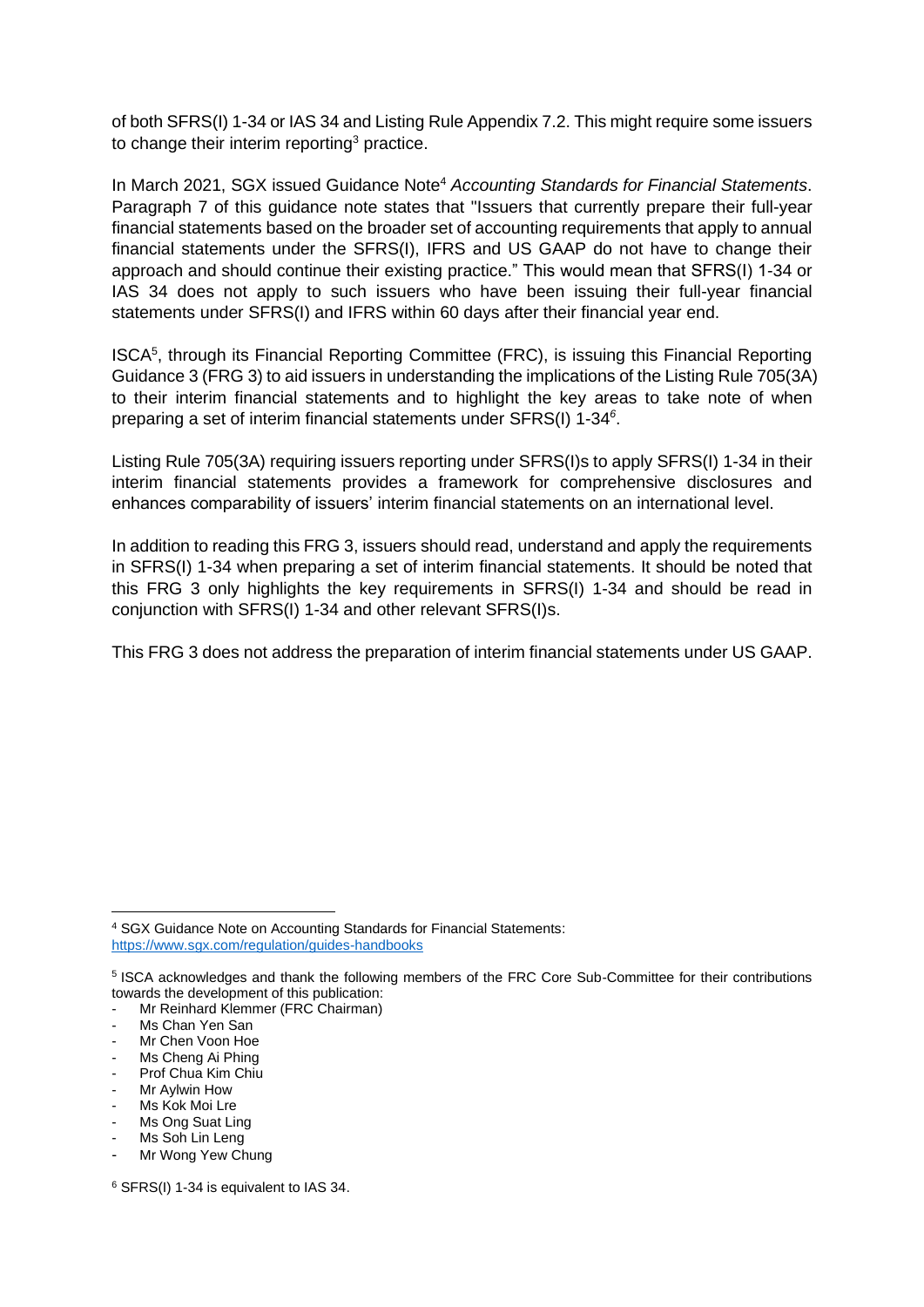## **Contents**

| 1. |     |                                                                                                   |  |  |  |  |
|----|-----|---------------------------------------------------------------------------------------------------|--|--|--|--|
|    | (A) | Listing Rule requirements prior to the addition of the Listing Rule 705(3A) on 12 January 2021  6 |  |  |  |  |
|    | (B) |                                                                                                   |  |  |  |  |
| 2. |     |                                                                                                   |  |  |  |  |
|    | (A) | What is the basis of preparation for a set of interim financial statements under SFRS(I) 1-34?8   |  |  |  |  |
|    | (B) | What are the key requirements in SFRS(I) 1-34 and what are the implications for issuers? 8        |  |  |  |  |
|    | (C) | Is the use of the going concern assumption appropriate for the interim financial statements?15    |  |  |  |  |
| 3. |     |                                                                                                   |  |  |  |  |
| 4. |     |                                                                                                   |  |  |  |  |
|    | (A) |                                                                                                   |  |  |  |  |
|    | (B) | Non-reversal of impairment loss on goodwill recognised in an interim period 22                    |  |  |  |  |
|    | (C) | Estimation of weighted average annual income tax rate expected for the full year 22               |  |  |  |  |
|    |     |                                                                                                   |  |  |  |  |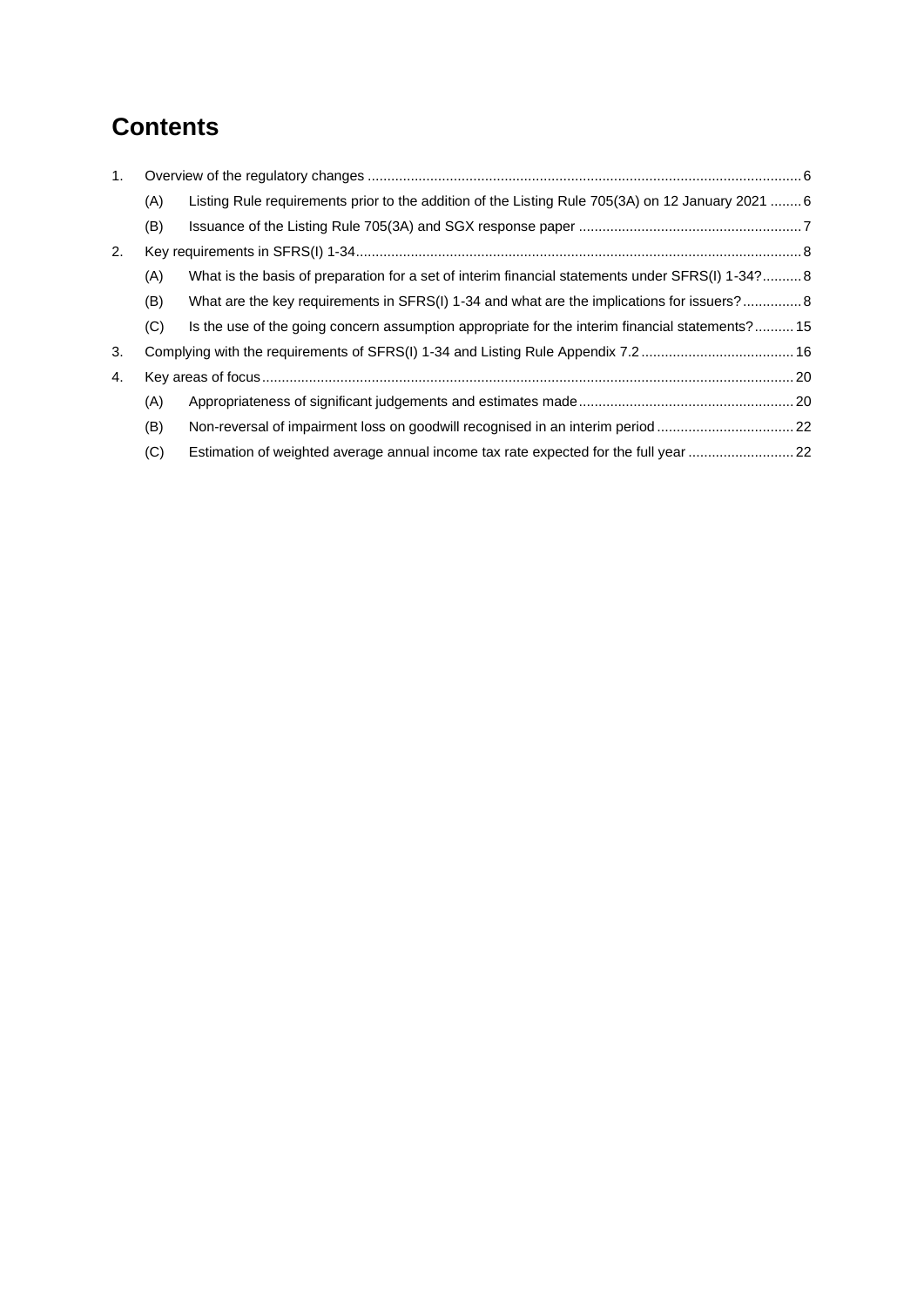### <span id="page-5-0"></span>**1. Overview of the regulatory changes**

#### <span id="page-5-1"></span>**(A) Listing Rule requirements prior to the addition of the Listing Rule 705(3A) on 12 January 2021**

Prior to the addition of the Listing Rule 705(3A) on 12 January 2021, the relevant Listing Rules governing the preparation of interim financial statements were as follows:

#### Listing Rule  $220(1)^7$

For primary listings, the financial statements submitted with the application, and future periodic financial reports, must be prepared in accordance with Singapore Financial Reporting Standards (International) ("SFRS(I)s"), or International Financial Reporting Standards ("IFRS"), or US Generally Accepted Accounting Principles ("US GAAP"). Accounts that are prepared in accordance with IFRS or US GAAP need not be reconciled to SFRS(I)s. In the case of a collective investment scheme that is authorised by MAS, it must comply with the applicable requirements under the Code on Collective Investment Schemes.

#### Listing Rule 705(1)

An issuer must announce the financial statements for the full financial year (as set out in Appendix  $7.2^8$ ) immediately after the figures are available, but in any event not later than 60 days after the relevant financial period.

#### Listing Rule 705(3)(b)

An issuer that is not required to comply with Rule 705(2) may either:

- (i) announce the financial statements for each of the first three quarters of its financial year (as set out in Appendix 7.2); or
- (ii) announce its first half financial statements (as set out in Appendix 7.2),

in each case immediately after the figures are available, but in any event not later than 45 days after the relevant financial period.

If an issuer that is not required to comply with Rule 705(2) announces its quarterly financial statements in a format other than as set out in Appendix 7.2, it must comply with Rule 705(3)(b)(ii).

 $7$  Listing Rule 220(1) is in the Mainboard Rules. With effect from 12 February 2021, Mainboard Rule 220(1) has been re-numbered to Mainboard Rule 211A(1).

The equivalent reference for the Catalist Rules is Catalist Rule 415(1). With effect from 12 February 2021, Catalist Rule 415(1) has been re-numbered to Catalist Rule 406A(1).

<sup>8</sup> Appendix 7.2 is in the Mainboard Rules. The equivalent reference for the Catalist Rules is Appendix 7C.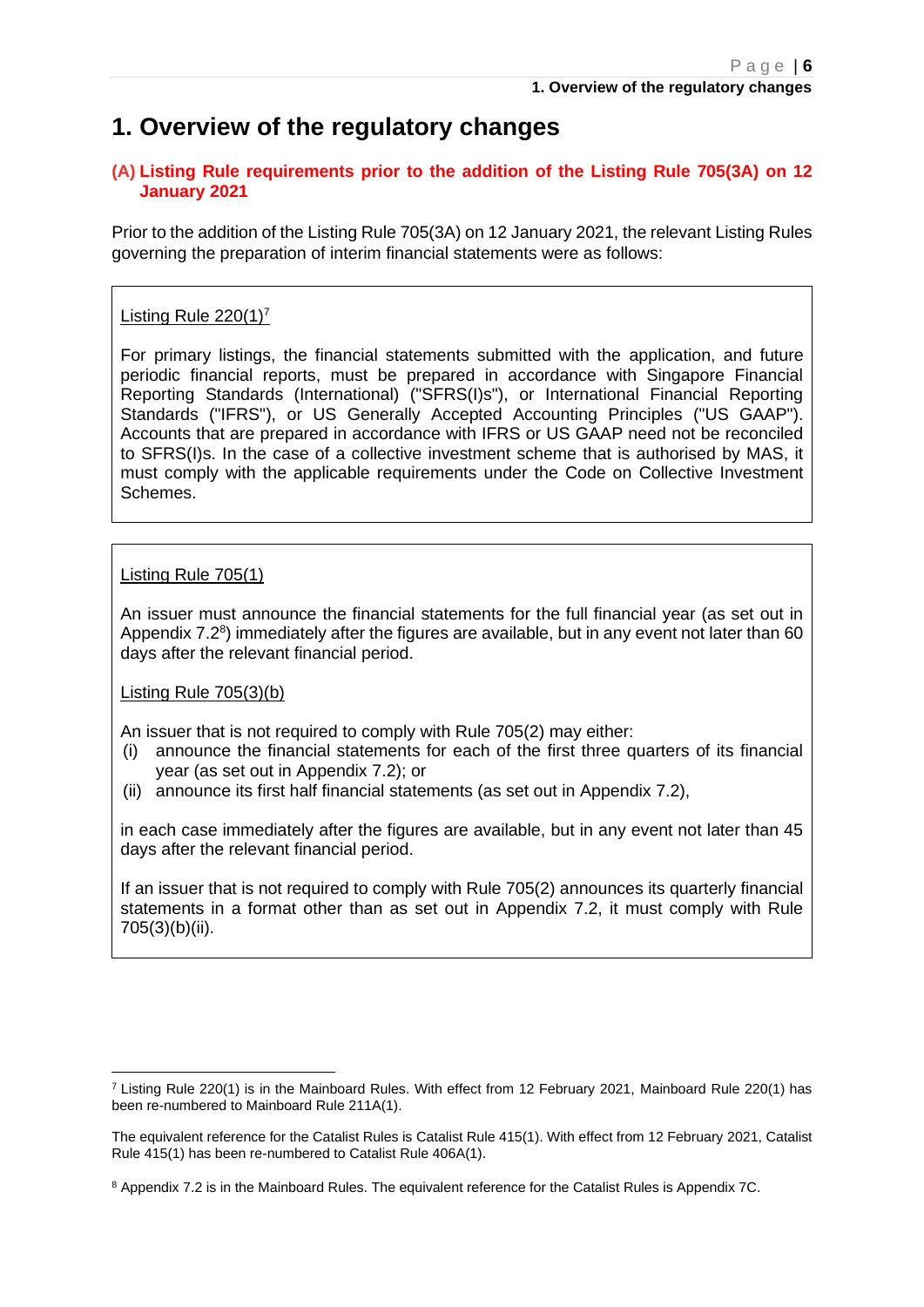#### <span id="page-6-0"></span>**(B) Issuance of the Listing Rule 705(3A) and SGX response paper**

On 12 January 2021, SGX amended Rule 705(3)(b) and added Rule 705(3A) to its Listing Rules.

Listing Rule 705(3)

(b) An issuer that is not required to comply with Rule 705(2) may must either:

- (i) announce the financial statements for each of the first three quarters of its financial year (as set out in Appendix 7.2); or
- (ii) announce its first half financial statements (as set out in Appendix 7.2),

in each case immediately after the figures are available, but in any event not later than 45 days after the relevant financial period.

Listing Rule 705(3A)

An issuer that prepares its financial statements under Rule 705 in accordance with Appendix 7.2 must also prepare such financial statements in accordance with the relevant accounting standards for interim financial reports under Singapore Financial Reporting Standards (International) ("SFRS(I)s"), or International Financial Reporting Standards ("IFRS"), or US Generally Accepted Accounting Principles ("US GAAP").

In the SGX response paper<sup>9</sup> titled "Enhancements to Regulatory Regime for Property Valuation and Auditors", Section III(3) "Other Enhancements on Accounting and Auditing Matters" provides the rationale for the one-word amendment to Rule 705(3)(b) and for the addition of Rule 705(3A).

With the addition of the Listing Rule 705(3A), it is clarified that issuers reporting under SFRS(I) must comply with the requirements of SFRS(I) 1-34, in addition to the disclosure requirements of Listing Rule Appendix 7.2.

<sup>9</sup> [https://api2.sgx.com/sites/default/files/2021-01/AuditVal%20Response%20Paper\\_Final.pdf](https://api2.sgx.com/sites/default/files/2021-01/AuditVal%20Response%20Paper_Final.pdf)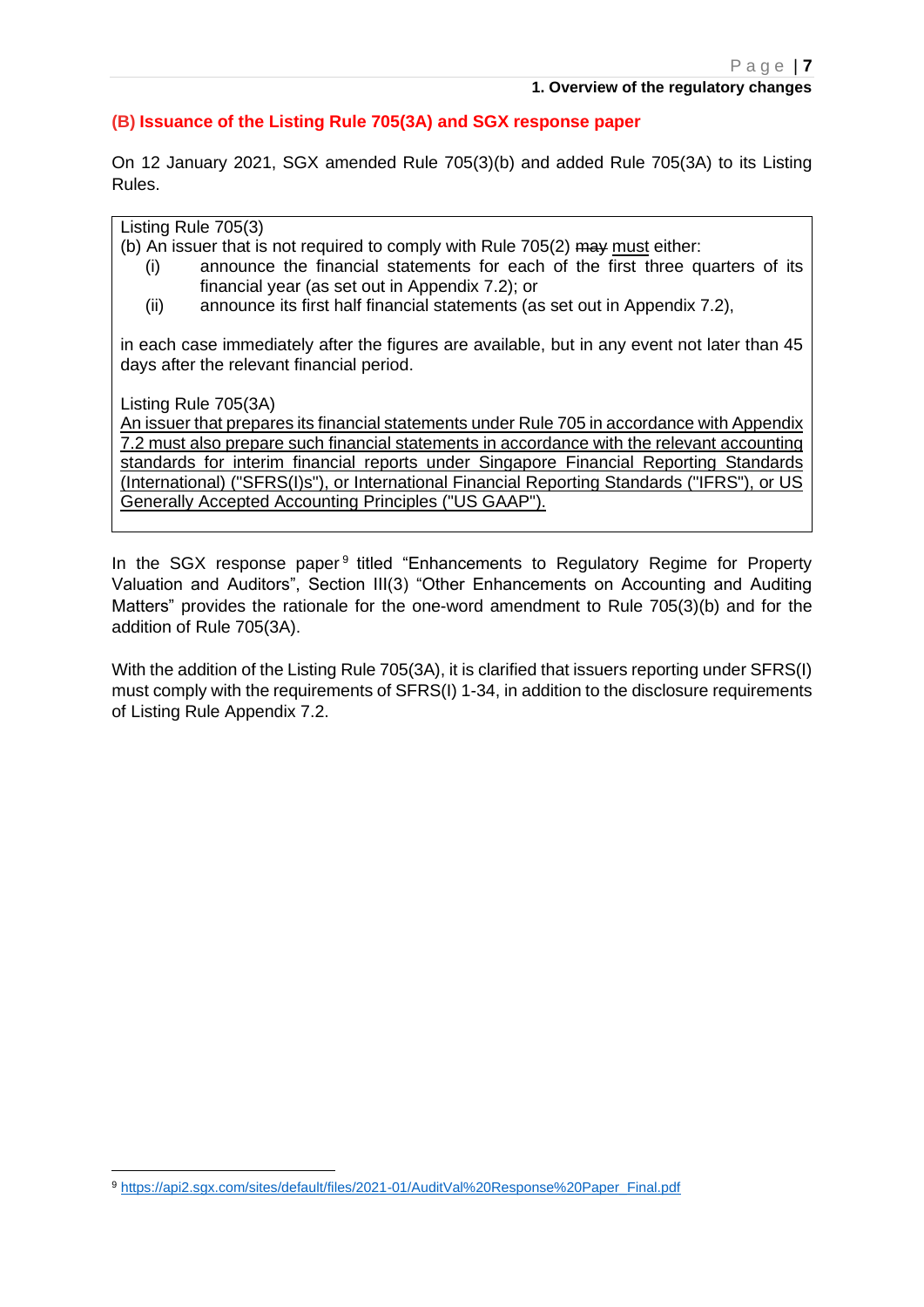## <span id="page-7-0"></span>**2. Key requirements in SFRS(I) 1-34**

#### <span id="page-7-1"></span>**(A) What is the basis of preparation for a set of interim financial statements under SFRS(I)s?**

The basis of preparation is SFRS(I) 1-34, and this fact shall be disclosed<sup>10</sup> in that set of interim financial statements. It should be noted that a set of interim financial statements shall not be described as complying with SFRS(I)s unless it complies with all the requirements of SFRS(I)s.

#### <span id="page-7-2"></span>**(B) What are the key requirements in SFRS(I) 1-34 and what are the implications for issuers?**

| S/n            |   | Paragraphs in SFRS(I) 1-34<br>(underline added for emphasis)                                                                                                                                                                                                                                                                                                                                                                                                                                                                                                                                                                                                                                                                | <b>Implications for issuers</b>                                                                                                                                                                                                                                                                                                                                                                                                                                                                                                                                                                                                                 |
|----------------|---|-----------------------------------------------------------------------------------------------------------------------------------------------------------------------------------------------------------------------------------------------------------------------------------------------------------------------------------------------------------------------------------------------------------------------------------------------------------------------------------------------------------------------------------------------------------------------------------------------------------------------------------------------------------------------------------------------------------------------------|-------------------------------------------------------------------------------------------------------------------------------------------------------------------------------------------------------------------------------------------------------------------------------------------------------------------------------------------------------------------------------------------------------------------------------------------------------------------------------------------------------------------------------------------------------------------------------------------------------------------------------------------------|
| 1              | 4 | Interim period is a financial reporting<br>period shorter than a full financial year.<br>Interim financial report means a financial<br>report containing either a complete set of<br>financial statements (as described in<br>SFRS(I) 1-1 Presentation of Financial<br>Statements) or a set of condensed<br>financial statements (as described in this<br>Standard) for an interim period.                                                                                                                                                                                                                                                                                                                                  | Paragraph 4 sets out two definitions. Any<br>financial period shorter than a full financial year<br>is an interim period. For example, a financial<br>period covering the second half of the financial<br>year is an interim period by definition.<br>Issuers can choose to publish its "interim<br>financial report" (as defined) in the form of either<br>a complete set (as described in SFRS(I) 1-1) or<br>a condensed set (as described in SFRS(I) 1-34)<br>of financial statements.                                                                                                                                                       |
| $\overline{c}$ | 6 | In the interest of timeliness and cost<br>considerations and to avoid repetition of<br>information previously reported, an entity<br>may be required to or may elect to provide<br>less information at interim dates as<br>compared with its annual financial<br>statements. This Standard defines the<br>minimum content of an interim financial<br>report as including condensed financial<br>statements and selected explanatory<br>notes. The interim financial report is<br>intended to provide an update on the latest<br>complete<br>set<br>of annual financial<br>statements. Accordingly, it focuses on<br>new activities, events, and circumstances<br>and does not duplicate information<br>previously reported. | The "interim financial report" is intended to<br>provide an update on the most recent annual<br>financial statements. Therefore, issuers should<br>focus the disclosures in the interim financial<br>statements on new activities, events and<br>circumstances that have taken place since the<br>end of the last annual reporting period.                                                                                                                                                                                                                                                                                                      |
| 3              | 8 | An interim financial report shall include, at<br>a minimum, the following components:<br>(a) a condensed statement of financial<br>position;<br>(b) a condensed statement or condensed<br>statements of profit or loss and other<br>comprehensive income;<br>(c) a condensed statement of changes in<br>equity;<br>(d) a condensed statement of cash flows;<br>and<br>(e) selected explanatory notes.                                                                                                                                                                                                                                                                                                                       | The minimum requirements relating to headings<br>and sub-totals in a set of condensed financial<br>statements and selected explanatory notes are<br>set out in paragraphs 10 and 16A, respectively,<br>of SFRS(I) 1-34 (see below).<br>Third statement of financial position<br>It is stated in paragraph BC33 of IAS 1 that "IAS<br>34 has a year-to-date approach to interim<br>reporting<br>and<br>does<br>not<br>replicate<br>the<br>requirements of IAS 1 in terms of comparative<br>information". Accordingly, it is not required for an<br>issuer to provide an additional statement of<br>financial position as at the beginning of the |

<sup>10</sup> Paragraph 19 of SFRS(I) 1-34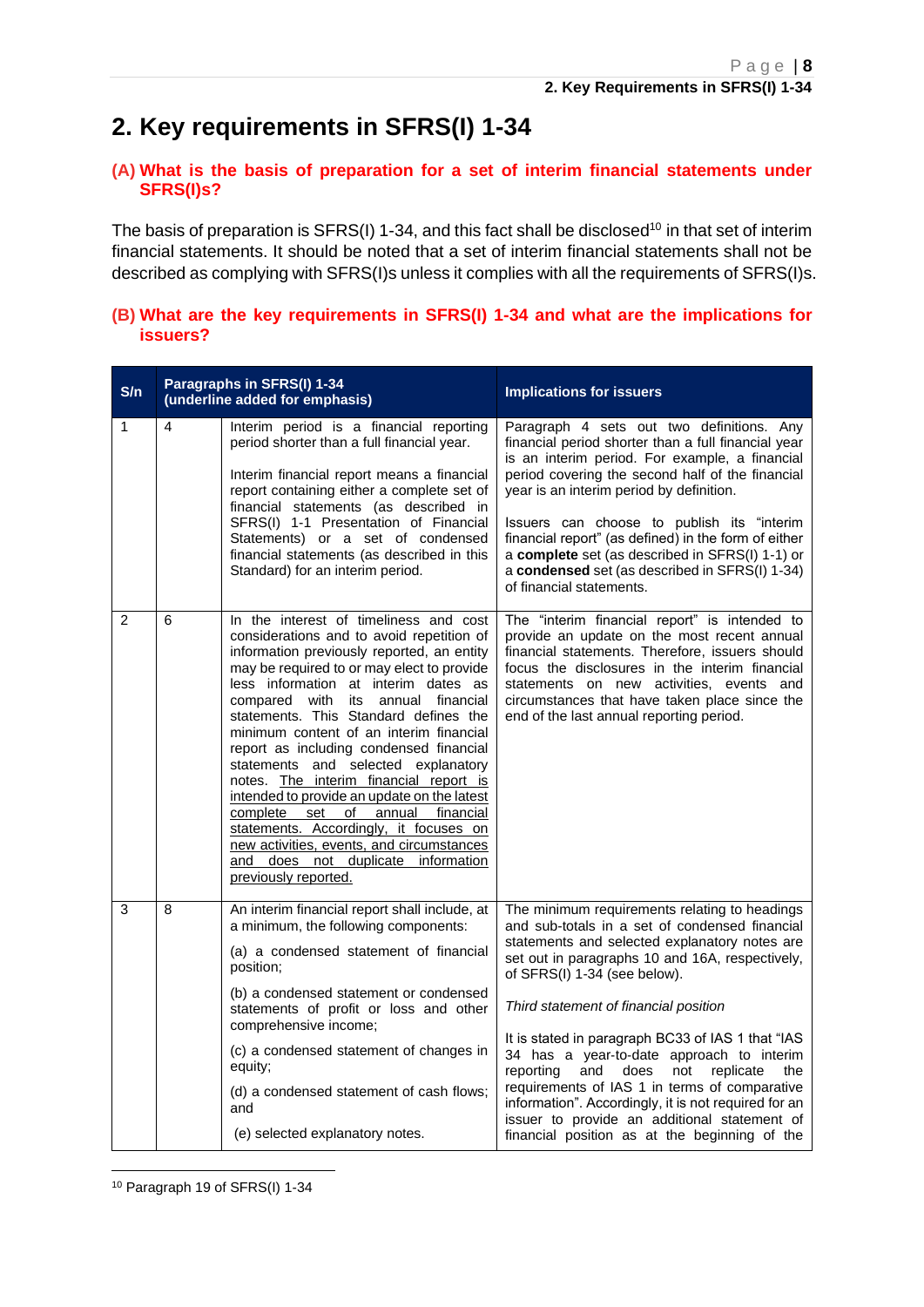| S/n |    | Paragraphs in SFRS(I) 1-34<br>(underline added for emphasis)                                                                                                                                                                                                                                                                                                                                                                                                                                        | <b>Implications for issuers</b>                                                                                                                                                                                                                                                                                                                                                                                                                                                                                                                                                                                                                                                                                                                                                                                                                                                                                                                                                                                                                                                                                                                                                                                                                                                                                                                                                                                                                                                                                               |  |
|-----|----|-----------------------------------------------------------------------------------------------------------------------------------------------------------------------------------------------------------------------------------------------------------------------------------------------------------------------------------------------------------------------------------------------------------------------------------------------------------------------------------------------------|-------------------------------------------------------------------------------------------------------------------------------------------------------------------------------------------------------------------------------------------------------------------------------------------------------------------------------------------------------------------------------------------------------------------------------------------------------------------------------------------------------------------------------------------------------------------------------------------------------------------------------------------------------------------------------------------------------------------------------------------------------------------------------------------------------------------------------------------------------------------------------------------------------------------------------------------------------------------------------------------------------------------------------------------------------------------------------------------------------------------------------------------------------------------------------------------------------------------------------------------------------------------------------------------------------------------------------------------------------------------------------------------------------------------------------------------------------------------------------------------------------------------------------|--|
|     |    |                                                                                                                                                                                                                                                                                                                                                                                                                                                                                                     | earliest comparative period presented when the<br>issuer<br>applies<br>an<br>accounting<br>policy<br>retrospectively,<br>makes<br>a<br>retrospective<br>restatement of items in its financial statements or<br>reclassifies items in its financial statements.<br>Issuers can voluntarily present a third statement<br>of financial position if they deem it useful for<br>stakeholders.                                                                                                                                                                                                                                                                                                                                                                                                                                                                                                                                                                                                                                                                                                                                                                                                                                                                                                                                                                                                                                                                                                                                      |  |
| 4   | 10 | If an entity publishes a set of condensed<br>financial statements in its interim financial<br>report, those condensed statements shall<br>include, at a minimum, each of the<br>headings and subtotals that were included<br>in its most recent annual financial<br>statements and the selected explanatory<br>notes as required by this Standard.<br>Additional line items or notes shall be<br>included if their omission would make the<br>condensed interim financial statements<br>misleading. | Listing Rule Appendix 7.2 currently requires the<br>presentation of the required statements in any<br>format provided the same format is used for each<br>quarter (for Q1, Q2 and Q3 announcements).<br>This is different from the requirement under<br>SFRS(I) 1-34 – the condensed statements are to<br>include, at a minimum, each of the headings and<br>subtotals that were included in the issuer's most<br>recent annual financial statements. Hence,<br>issuers are to ensure that the condensed<br>statements contain each of the headings and<br>subtotals that were included in their most recent<br>annual financial statements.<br>Issuers should include additional line items or<br>notes in the interim financial statements, in<br>addition to the headings and subtotals provided<br>in the most recent annual financial statements, if<br>the omission would make the interim financial<br>statements misleading.                                                                                                                                                                                                                                                                                                                                                                                                                                                                                                                                                                                          |  |
| 5   | 15 | An entity shall include in its interim<br>financial report an explanation of events<br>and transactions that are significant to an<br>understanding of the changes in financial<br>position and performance of the entity<br>since the end of the last annual reporting<br>period. Information disclosed in relation to<br>those events and transactions shall<br>update the relevant information presented<br>in the most recent annual financial report.                                          | In line with the intent to provide updates to the<br>users of financial statements, a set of interim<br>financial statements must include explanations<br>of events and transactions that are significant to<br>an understanding of the changes in the issuer's<br>financial position or performance since the end<br>of the last annual reporting period.<br>Paragraphs 15B of SFRS(I) 1-34 provide<br>examples of events and transactions that may<br>need to be disclosed (note: the list of examples<br>provided is not exhaustive).<br>Individual SFRS(I)s provide guidance on the<br>disclosure of certain events and transactions. If<br>the relevant information has been included in the<br>last complete set of annual financial statements,<br>issuers should provide an update on that<br>information in the interim financial statements.<br>In addition to disclosing significant events and<br>transactions, issuers are required to include the<br>information set out in paragraph 16A of SFRS(I)<br>1-34 in the notes to the interim financial<br>statements or elsewhere in the interim financial<br>report. The information shall normally be<br>reported on a financial year-to-date basis.<br>If the information is disclosed elsewhere (e.g. in<br>management commentary or risk report), the<br>issuer should cross-reference from the interim<br>financial statements to such other statement(s).<br>Such other statement(s) should be available to<br>users of the financial statements on the same |  |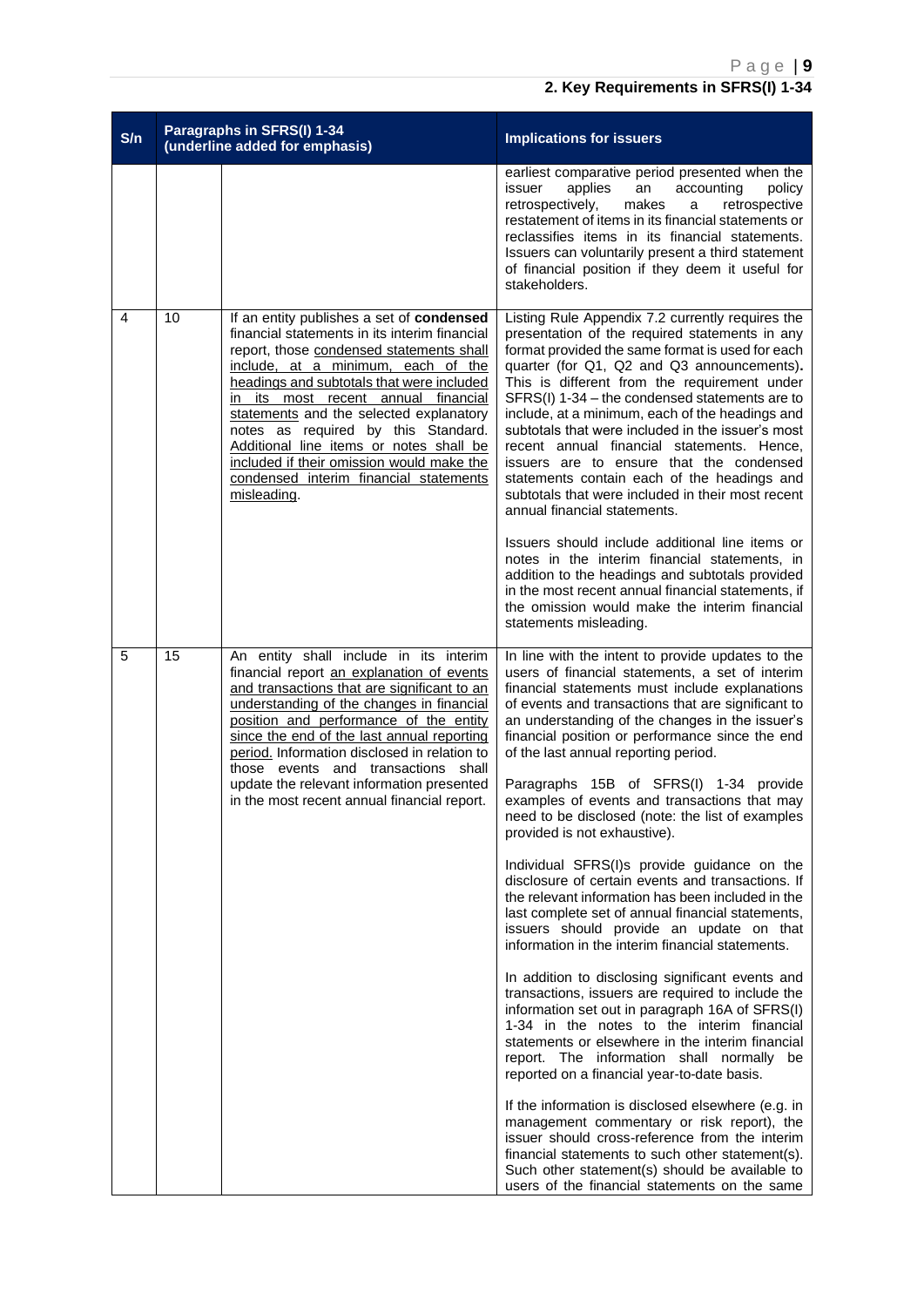| S/n            |                     | Paragraphs in SFRS(I) 1-34<br>(underline added for emphasis)                                                                                                                                                                                                                                                                                                                                                                                                                                                                                                                                     | <b>Implications for issuers</b>                                                                                                                                                                                                                                                                                                                                                                                                                                                                                |  |
|----------------|---------------------|--------------------------------------------------------------------------------------------------------------------------------------------------------------------------------------------------------------------------------------------------------------------------------------------------------------------------------------------------------------------------------------------------------------------------------------------------------------------------------------------------------------------------------------------------------------------------------------------------|----------------------------------------------------------------------------------------------------------------------------------------------------------------------------------------------------------------------------------------------------------------------------------------------------------------------------------------------------------------------------------------------------------------------------------------------------------------------------------------------------------------|--|
|                |                     |                                                                                                                                                                                                                                                                                                                                                                                                                                                                                                                                                                                                  | terms as the interim financial statements and at<br>the same time.                                                                                                                                                                                                                                                                                                                                                                                                                                             |  |
| 6              | 15B(i)              | The following is a list of events and<br>transactions for which disclosures would<br>be required if they are significant: the list<br>is not exhaustive.                                                                                                                                                                                                                                                                                                                                                                                                                                         | Issuers are required to disclose any loan default<br>or breach of a loan agreement that has not been<br>remedied on or before the end of the interim<br>reporting period.                                                                                                                                                                                                                                                                                                                                      |  |
|                |                     | (i) any loan default or breach of a loan<br>agreement that has not been remedied on<br>or before the end of the reporting period                                                                                                                                                                                                                                                                                                                                                                                                                                                                 | If loan defaults or breaches of loan agreements<br>are not remedied on or before the end of the<br>interim reporting period (i.e. the issuer has not<br>obtained a waiver for the default or breach), the<br>issuer should reassess the classification of its<br>assets and liabilities as at the interim reporting<br>date. For instance, if the breaches result in the<br>liability becoming repayable on demand, that<br>liability needs to be reclassified as current as at<br>the interim reporting date. |  |
| $\overline{7}$ | 16A(a)<br>and $(b)$ | An entity shall include the following<br>information, in the notes to its interim<br>financial statements or elsewhere in the<br>interim financial report<br>(a) a statement that the same accounting<br>policies and methods of computation<br>are followed in the interim financial<br>statements as compared with the<br>annual<br>financial<br>most<br>recent<br>statements or, if those policies or<br>methods have been changed, a<br>description of the nature and effect of<br>the change.<br>(b) explanatory comments about the<br>seasonality or cyclicality of interim<br>operations. | These requirements are self-explanatory.                                                                                                                                                                                                                                                                                                                                                                                                                                                                       |  |
| 8              | 16A(c)              | An entity shall include the following<br>information, in the notes to its interim<br>financial statements or elsewhere in the<br>interim financial report<br>(c) the nature and amount of items<br>affecting assets, liabilities, equity, net<br>income or cash flows that are unusual<br>because of their nature, size or<br>incidence.                                                                                                                                                                                                                                                         | Issuers are required to disclose unusual items<br>(because of nature, size or incidence) in the<br>interim financial statements or elsewhere in the<br>interim financial report.                                                                                                                                                                                                                                                                                                                               |  |
| 9              | 16A(f)              | An entity shall include the following<br>information, in the notes to its interim<br>financial statements or elsewhere in the<br>interim financial report<br>dividends paid (aggregate or per<br>(f)<br>share) separately for ordinary shares<br>and other shares.                                                                                                                                                                                                                                                                                                                               | Issuers are required to disclose the dividends<br>paid (aggregate or per share) separately for<br>ordinary shares and other shares in the interim<br>financial statements.                                                                                                                                                                                                                                                                                                                                     |  |
| 10             | 16A(g)              | An entity shall include the following<br>information, in the notes to its interim<br>financial statements or elsewhere in the<br>interim financial report                                                                                                                                                                                                                                                                                                                                                                                                                                        | required to<br>include segment<br><b>Issuers</b><br>are<br>information in the interim financial statements.                                                                                                                                                                                                                                                                                                                                                                                                    |  |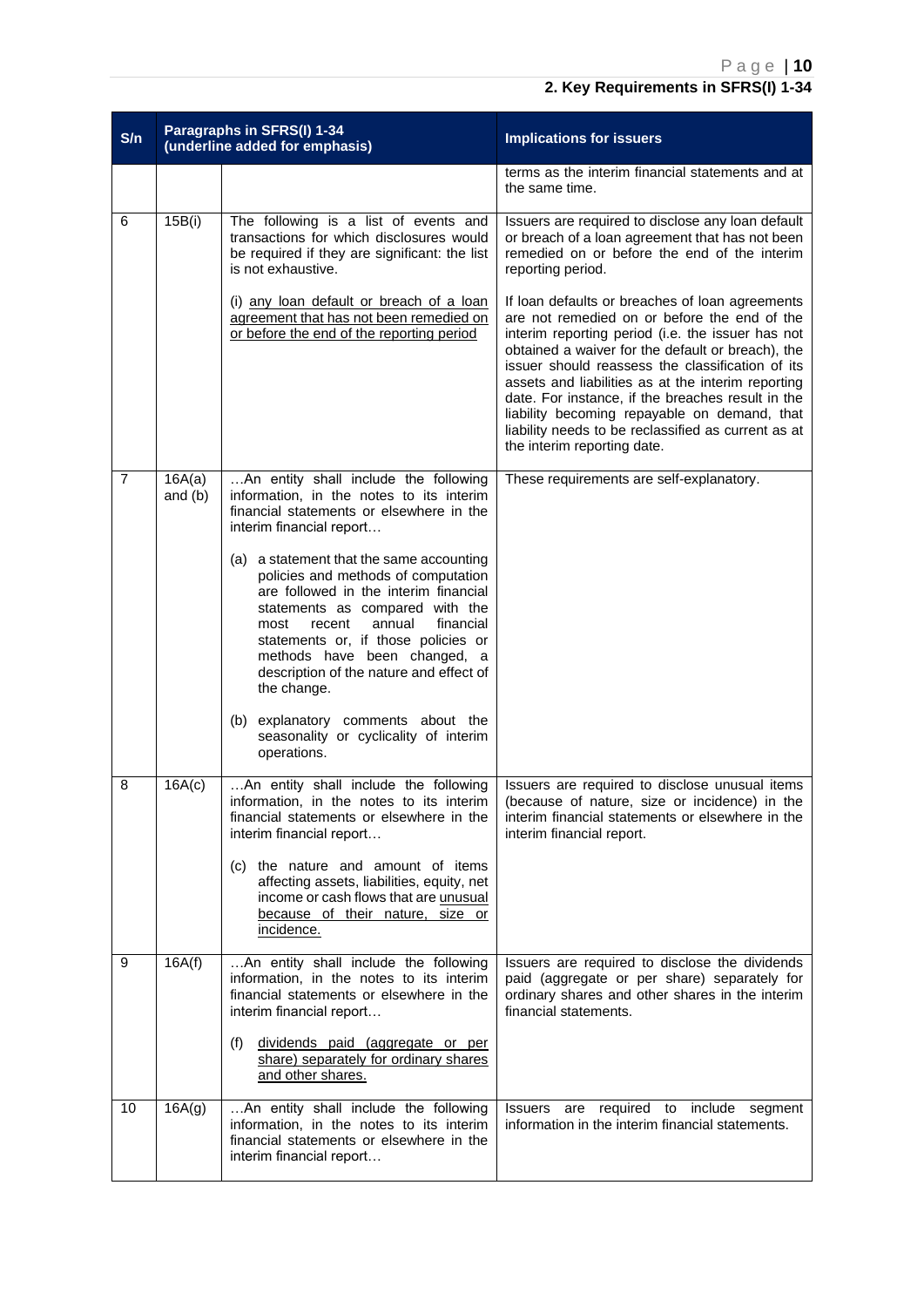| S/n |    | Paragraphs in SFRS(I) 1-34<br>(underline added for emphasis)                                                                                                                                                                                                                                                                                                                                                                                                                                                                                                            | <b>Implications for issuers</b>                                                                                                                      |
|-----|----|-------------------------------------------------------------------------------------------------------------------------------------------------------------------------------------------------------------------------------------------------------------------------------------------------------------------------------------------------------------------------------------------------------------------------------------------------------------------------------------------------------------------------------------------------------------------------|------------------------------------------------------------------------------------------------------------------------------------------------------|
|     |    | (g) the following segment information<br>(disclosure of segment information is<br>required in an entity's interim financial<br>report only if SFRS(I) 8 Operating<br>Segments requires that entity to<br>disclose segment information in its<br>annual financial statements):                                                                                                                                                                                                                                                                                           | Listing Rule Appendix 7.2 currently requires the<br>disclosure of segmented information for full year<br>announcement only.                          |
|     |    | (i)<br>from<br>external<br>revenues<br>customers, if included in the<br>measure of segment profit or loss<br>reviewed by the chief operating<br>decision maker or otherwise<br>regularly provided to the chief<br>operating decision maker.                                                                                                                                                                                                                                                                                                                             |                                                                                                                                                      |
|     |    | if<br>(ii)<br>intersegment<br>revenues,<br>included in the<br>of<br>measure<br>segment profit or loss reviewed<br>by the chief operating decision<br>maker or otherwise regularly<br>provided to the chief operating<br>decision maker.                                                                                                                                                                                                                                                                                                                                 |                                                                                                                                                      |
|     |    | (iii)<br>a measure of segment profit or<br>loss.                                                                                                                                                                                                                                                                                                                                                                                                                                                                                                                        |                                                                                                                                                      |
|     |    | a measure of total assets and<br>(iv)<br>liabilities<br>particular<br>for<br>a<br>segment<br>if such<br>reportable<br>amounts are regularly provided to<br>the chief operating decision<br>maker and if there has been a<br>material change from the amount<br>disclosed in the last annual<br>financial statements for that<br>reportable segment.                                                                                                                                                                                                                     |                                                                                                                                                      |
|     |    | a description of differences from<br>(v)<br>financial<br>the<br>last<br>annual<br>basis<br>of<br>statements in the<br>segmentation or in the basis of<br>measurement of segment profit<br>or loss.                                                                                                                                                                                                                                                                                                                                                                      |                                                                                                                                                      |
|     |    | a reconciliation of the total of the<br>(vi)<br>reportable segments' measures<br>of profit or loss to the entity's<br>profit or loss before tax expense<br>(tax income) and discontinued<br>operations. However, if an entity<br>allocates to reportable segments<br>items such as tax expense (tax<br>income), the entity may reconcile<br>the total<br>of the segments'<br>measures of profit or loss to profit<br>or loss after those items. Material<br>reconciling<br>shall<br>items<br>be<br>separately<br>identified<br>and<br>described in that reconciliation. |                                                                                                                                                      |
| 11  | 20 | Interim<br>reports shall include interim<br>financial<br>statements<br>(condensed<br>or<br>complete) for periods as follows:                                                                                                                                                                                                                                                                                                                                                                                                                                            | For issuers that prepare interim financial<br>statements for either a half-yearly or a quarterly<br>period, in addition to presenting the statements |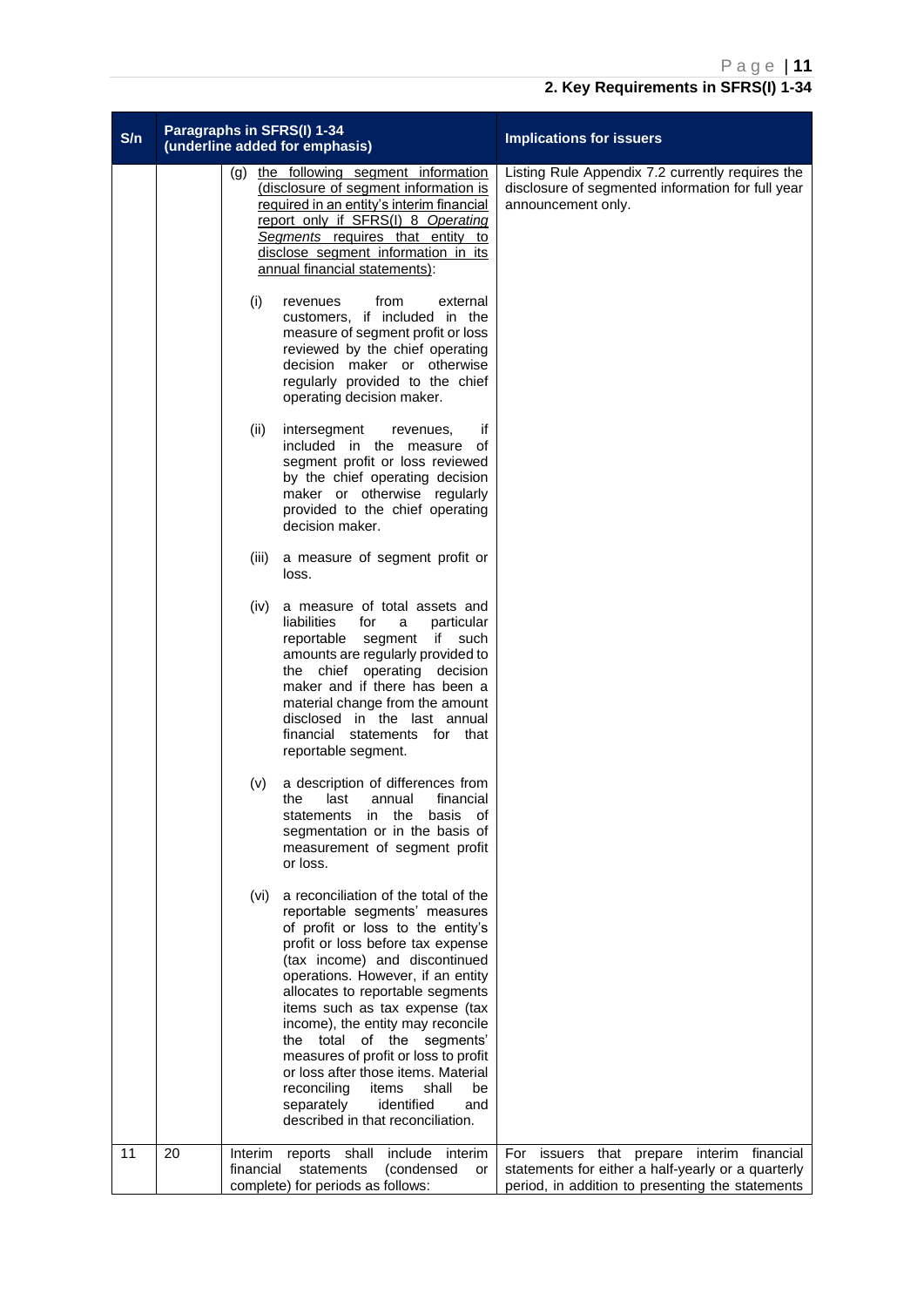| S/n | Paragraphs in SFRS(I) 1-34<br>(underline added for emphasis) |                                                                                                                                                                                                                                                                                 | <b>Implications for issuers</b>                                                                                                                                                                                                                                                                                                              |                                                                        |                                                                                |
|-----|--------------------------------------------------------------|---------------------------------------------------------------------------------------------------------------------------------------------------------------------------------------------------------------------------------------------------------------------------------|----------------------------------------------------------------------------------------------------------------------------------------------------------------------------------------------------------------------------------------------------------------------------------------------------------------------------------------------|------------------------------------------------------------------------|--------------------------------------------------------------------------------|
|     |                                                              | (a) statement of financial position as<br>of the end of the current interim<br>period<br>and<br>a comparative<br>statement of financial position as<br>of the end of the immediately<br>preceding financial year.                                                               | of profit or loss and other comprehensive income<br>for that half year or that quarter, SFRS(I) 1-34<br>requires issuers to present the statements of<br>profit or loss and other comprehensive income<br>for the current financial year to date (with year-<br>to-date comparatives).                                                       |                                                                        |                                                                                |
|     |                                                              | (b) statements of profit or loss and<br>other comprehensive income for<br>the current interim period and<br>cumulatively for the current<br>financial year to date, with<br>comparative statements of profit<br>or loss and other comprehensive<br>income for the<br>comparable | The following tables summarise the statements<br>required to be presented by issuers with a 31<br>December 20x1 financial year-end, which<br>prepare either half-yearly or quarterly interim<br>financial statements:<br>Half-yearly reporting (first half) - interim financial<br>statements for the first half-year ended 30 June<br>20x1: |                                                                        |                                                                                |
|     |                                                              | interim periods (current and<br>year-to-date) of the immediately<br>preceding financial year. As<br>permitted by SFRS(I) 1-1, an<br>interim report may present for<br>each period a statement or<br>statements of profit or loss and<br>other comprehensive income.             | <b>Statement</b><br><b>Statement of</b><br>financial<br>position<br><b>Statements of</b><br>profit or loss<br>and other<br>comprehensiv<br>e income                                                                                                                                                                                          | <b>Current</b><br>30 June 20x1<br>6 months<br>ended 30<br>June 20x1    | <b>Comparative</b><br>31 December<br>20x0<br>6 months<br>ended 30<br>June 20x0 |
|     | (C)                                                          | statement of changes in equity<br>cumulatively for the current<br>financial year to date, with a<br>comparative statement for the<br>comparable year-to-date period<br>of the immediately preceding<br>financial year.                                                          | <b>Statement of</b><br>changes in<br>equity<br><b>Statement of</b><br>cash flows<br>Half-yearly reporting (second half) - interim                                                                                                                                                                                                            | 6 months<br>ended 30<br>June 20x1<br>6 months<br>ended 30<br>June 20x1 | 6 months<br>ended 30<br>June 20x0<br>6 months<br>ended 30<br>June 20x0         |
|     |                                                              |                                                                                                                                                                                                                                                                                 | financial statements for the second half-year<br>ended 31 December 20x1:                                                                                                                                                                                                                                                                     |                                                                        |                                                                                |
|     | (d)                                                          | flows<br>statement<br>οf<br>cash<br>cumulatively for the current                                                                                                                                                                                                                | <b>Statement</b>                                                                                                                                                                                                                                                                                                                             | <b>Current</b>                                                         | <b>Comparative</b>                                                             |
|     |                                                              | financial year to date, with a<br>comparative statement for the                                                                                                                                                                                                                 | <b>Statement of</b><br>financial<br>position                                                                                                                                                                                                                                                                                                 | 31 December<br>20x1                                                    | 31 December<br>20x0                                                            |
|     |                                                              | comparable year-to-date period<br>of the immediately preceding<br>financial year.                                                                                                                                                                                               | <b>Statements of</b><br>profit or loss<br>and other<br>comprenensıv<br>e income                                                                                                                                                                                                                                                              | 6 months<br>ended 31<br>December<br>20x1                               | 6 months<br>ended 31<br>December<br>20x0                                       |
|     |                                                              |                                                                                                                                                                                                                                                                                 |                                                                                                                                                                                                                                                                                                                                              | Year to date:<br>12 months<br>ended 31<br>December<br>20x1             | Year to date:<br>12 months<br>ended 31<br>December<br>20x0                     |
|     |                                                              |                                                                                                                                                                                                                                                                                 | <b>Statement of</b><br>changes in<br>equity                                                                                                                                                                                                                                                                                                  | Year to date;<br>12 months<br>ended 31<br>December<br>20x1             | Year to date:<br>12 months<br>ended 31<br>December<br>20x0                     |
|     |                                                              |                                                                                                                                                                                                                                                                                 | <b>Statement of</b><br>cash flows                                                                                                                                                                                                                                                                                                            | Year to date:<br>12 months<br>ended 31<br>December<br>20x1             | Year to date:<br>12 months<br>ended 31<br>December<br>20x0                     |
|     |                                                              |                                                                                                                                                                                                                                                                                 | statements for the first quarter ended 31 March<br>20x1:                                                                                                                                                                                                                                                                                     |                                                                        | Quarterly reporting (Q1) - interim financial                                   |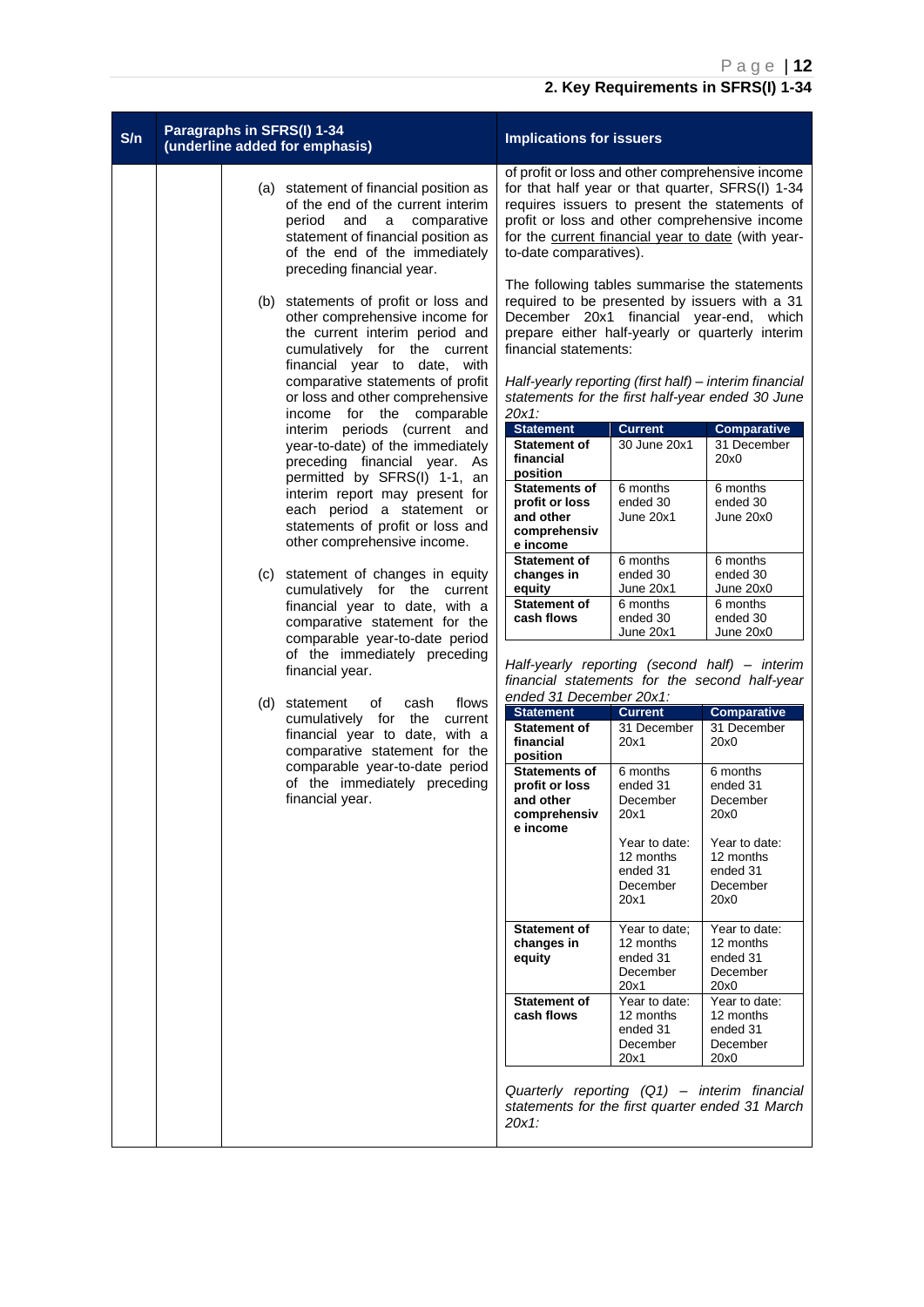| S/n | Paragraphs in SFRS(I) 1-34<br>(underline added for emphasis) | <b>Implications for issuers</b>                                                                           |                                                            |                                                                                                                                                                                                                                            |  |
|-----|--------------------------------------------------------------|-----------------------------------------------------------------------------------------------------------|------------------------------------------------------------|--------------------------------------------------------------------------------------------------------------------------------------------------------------------------------------------------------------------------------------------|--|
|     |                                                              | Similar to Q2 (see below) except that the year-<br>to-date period is for 3 months ended 31 March<br>20x1. |                                                            |                                                                                                                                                                                                                                            |  |
|     |                                                              | June 20x1:                                                                                                |                                                            | Quarterly reporting (Q2) - interim financial<br>statements for the second quarter ended 30                                                                                                                                                 |  |
|     |                                                              | <b>Statement</b><br><b>Statement of</b><br>financial<br>position                                          | <b>Current</b><br>30 June 20x1                             | <b>Comparative</b><br>31 December<br>20x0                                                                                                                                                                                                  |  |
|     |                                                              | Statements of<br>profit or loss<br>and other<br>comprehensiv                                              | 3 months<br>ended 30<br>June 20x1                          | 3 months<br>ended 30 June<br>20x0                                                                                                                                                                                                          |  |
|     |                                                              | e income                                                                                                  | Year to date:<br>6 months<br>ended 30<br>June 20x1         | Year to date:<br>6 months<br>ended 30 June<br>20x0                                                                                                                                                                                         |  |
|     |                                                              | <b>Statement of</b><br>changes in<br>equity                                                               | Year to date:<br>6 months<br>ended 30<br>June 20x1         | Year to date:<br>6 months<br>ended 30 June<br>20x0                                                                                                                                                                                         |  |
|     |                                                              | Statement of<br>cash flows                                                                                | Year to date:<br>6 months<br>ended 30<br>June 20x1         | Year to date:<br>6 months<br>ended 30 June<br>20x0                                                                                                                                                                                         |  |
|     |                                                              | September 20x1:<br>to-date period is for 9 months ended 30<br>September 20x1.                             |                                                            | Quarterly reporting (Q3) - interim financial<br>statements for the third quarter ended 30<br>Similar to Q2 (see above) except that the year-<br>Quarterly reporting (Q4) - interim financial<br>statements for the fourth quarter ended 31 |  |
|     |                                                              | December 20x1:                                                                                            |                                                            |                                                                                                                                                                                                                                            |  |
|     |                                                              | <b>Statement</b><br><b>Statement of</b><br>financial<br>position                                          | <b>Current</b><br>31 December<br>20x1                      | Comparative<br>31 December<br>20x0                                                                                                                                                                                                         |  |
|     |                                                              | <b>Statements of</b><br>profit or loss<br>and other<br>comprehensiv<br>e income                           | 3 months<br>ended 31<br>December<br>20x1                   | 3 months<br>ended 31<br>December<br>20x0                                                                                                                                                                                                   |  |
|     |                                                              |                                                                                                           | Year to date:<br>12 months<br>ended 31<br>December<br>20x1 | Year to date:<br>12 months<br>ended 31<br>December<br>20x0                                                                                                                                                                                 |  |
|     |                                                              | <b>Statement of</b><br>changes in<br>equity                                                               | Year to date:<br>12 months<br>ended 31<br>December<br>20x1 | Year to date:<br>12 months<br>ended 31<br>December<br>20x0                                                                                                                                                                                 |  |
|     |                                                              | <b>Statement of</b><br>cash flows                                                                         | Year to date:<br>12 months<br>ended 31<br>December<br>20x1 | Year to date:<br>12 months<br>ended 31<br>December<br>20x0                                                                                                                                                                                 |  |
|     |                                                              |                                                                                                           |                                                            |                                                                                                                                                                                                                                            |  |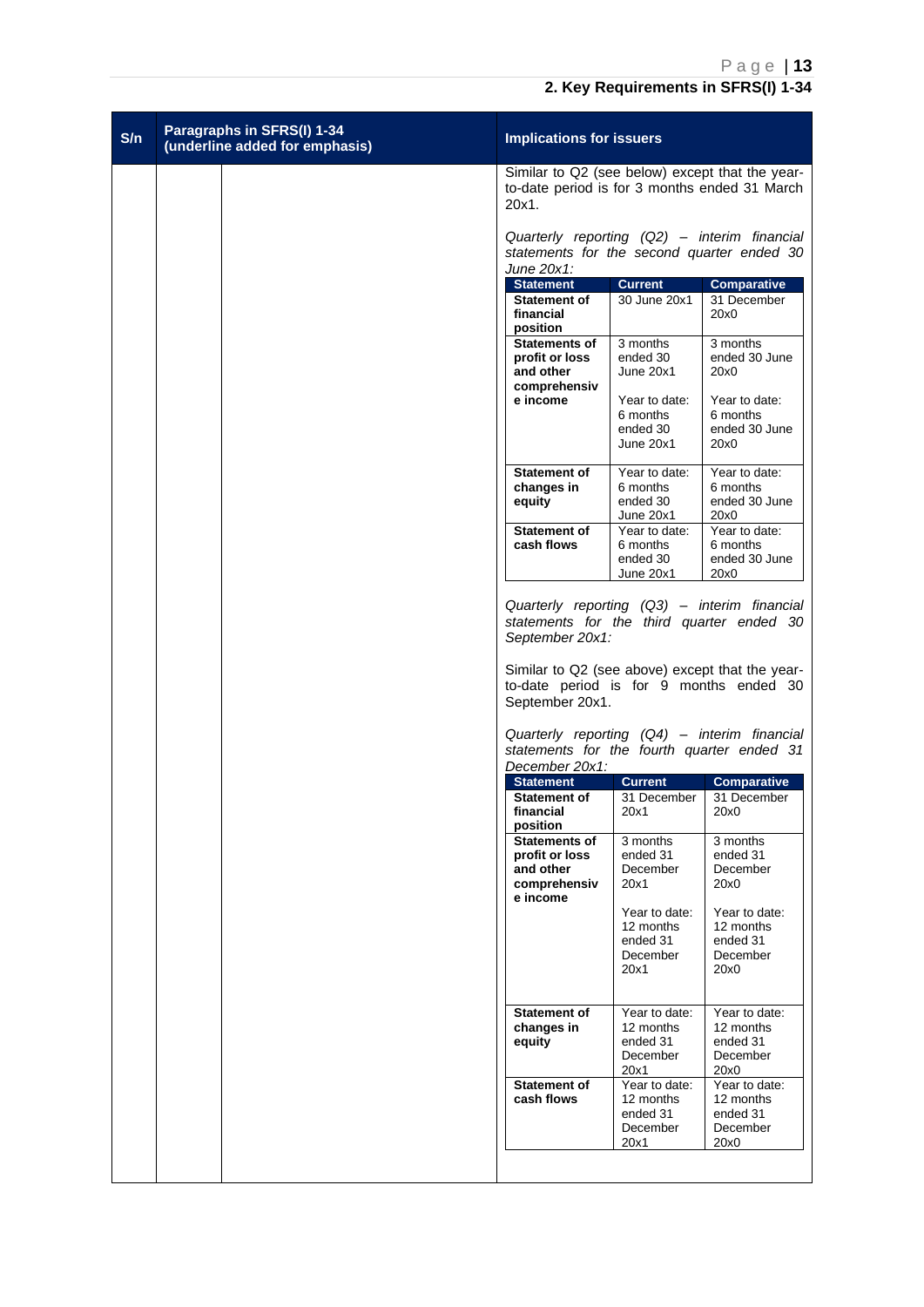| S/n |        | Paragraphs in SFRS(I) 1-34<br>(underline added for emphasis)                                                                                                                                                                                                                                                                                                                                                                                                                                                                                                                                                               | <b>Implications for issuers</b>                                                                                                                                                                                                                                                                                                                                                                                                                                                                                                                                                                                                                                                                                                                                                                                                                                                                                                                                                                                                                                                                                                                                                                                                                                                                                                                                                                                                                                                                                                                       |  |
|-----|--------|----------------------------------------------------------------------------------------------------------------------------------------------------------------------------------------------------------------------------------------------------------------------------------------------------------------------------------------------------------------------------------------------------------------------------------------------------------------------------------------------------------------------------------------------------------------------------------------------------------------------------|-------------------------------------------------------------------------------------------------------------------------------------------------------------------------------------------------------------------------------------------------------------------------------------------------------------------------------------------------------------------------------------------------------------------------------------------------------------------------------------------------------------------------------------------------------------------------------------------------------------------------------------------------------------------------------------------------------------------------------------------------------------------------------------------------------------------------------------------------------------------------------------------------------------------------------------------------------------------------------------------------------------------------------------------------------------------------------------------------------------------------------------------------------------------------------------------------------------------------------------------------------------------------------------------------------------------------------------------------------------------------------------------------------------------------------------------------------------------------------------------------------------------------------------------------------|--|
| 12  | 28     | An entity shall apply the same accounting<br>policies in its interim financial statements<br>as are applied in its annual financial<br>statements, except for accounting policy<br>changes made after the date of the most<br>recent annual financial statements that<br>are to be reflected in the next annual<br>However,<br>financial statements.<br>the<br>frequency of an entity's reporting (annual,<br>half-yearly, or quarterly) shall not affect<br>the measurement of its annual results. To<br>achieve that objective, measurements for<br>interim reporting purposes shall be made<br>on a year-to-date basis. | Issuers are required to apply the<br>same<br>accounting policies in its interim financial<br>statements as that of the most recent annual<br>financial statements, unless the accounting<br>policies have changed.<br>Paragraphs 28 to 39 of SFRS(I) 1-34 set out the<br>general recognition and measurement principles<br>relevant for interim financial reporting. Part B of<br>the illustrative examples accompanying SFRS(I)<br>1-34 provides examples of applying those<br>principles.<br>One of the examples relate to "Impairment of<br>Assets". Note that impairment losses on goodwill<br>recognised in an interim period are not allowed<br>to be reversed subsequently $-$ see Section $4(B)$<br>for more details.<br>Paragraphs B35 and B36 of Illustrative<br>Examples in SFRS(I) 1-34 also state that:<br><b>Paragraph B35</b><br>SFRS(I) 1-36 Impairment of Assets requires that<br>an impairment loss be recognised if the<br>recoverable amount has declined below carrying<br>amount.<br>Paragraph B36<br>This Standard requires that an entity apply the<br>same impairment testing, recognition, and<br>reversal criteria at an interim date as it would at<br>the end of its financial year. That does not mean,<br>however, that an entity must necessarily make a<br>detailed impairment calculation at the end of<br>each interim period. Rather, an entity will review<br>for indications of significant impairment since the<br>end of the most recent financial year to<br>determine whether such a calculation is needed. |  |
| 13  | 16A(a) | An entity shall include the following<br>information, in the notes to its interim<br>financial statements or elsewhere in the<br>interim financial report<br>(a) a statement that the same accounting<br>policies and methods of computation are<br>followed in the interim financial statements<br>as compared with the most recent annual<br>financial statements or, if those policies or<br>methods<br>have<br>been<br>changed,<br>a<br>description of the nature and effect of the<br>change.                                                                                                                         | consider<br><b>Issuers</b><br>need<br>to<br>whether<br>any<br>new/revised standards that became effective<br>during the interim reporting period would require<br>a change in the issuer's accounting policies.                                                                                                                                                                                                                                                                                                                                                                                                                                                                                                                                                                                                                                                                                                                                                                                                                                                                                                                                                                                                                                                                                                                                                                                                                                                                                                                                       |  |
| 14  | 41     | The measurement procedures<br>to<br>be<br>followed in an interim financial report shall<br>be designed to ensure that the resulting<br>information is reliable and that all material<br>financial information that is relevant to an<br>understanding of the financial position or<br>performance of the entity is appropriately<br>disclosed. While measurements in both<br>annual and interim financial reports are<br>often based on reasonable estimates, the                                                                                                                                                          | Part C of Illustrative Examples accompanying<br>SFRS(I) 1-34 provides examples of applying the<br>principle in paragraph 41 on the use of estimates.<br>One of the examples relate to "Revaluations and<br>fair value accounting". Paragraph C7 of<br>Illustrative Examples in SFRS(I) 1-34 state that:<br>Paragraph C7                                                                                                                                                                                                                                                                                                                                                                                                                                                                                                                                                                                                                                                                                                                                                                                                                                                                                                                                                                                                                                                                                                                                                                                                                               |  |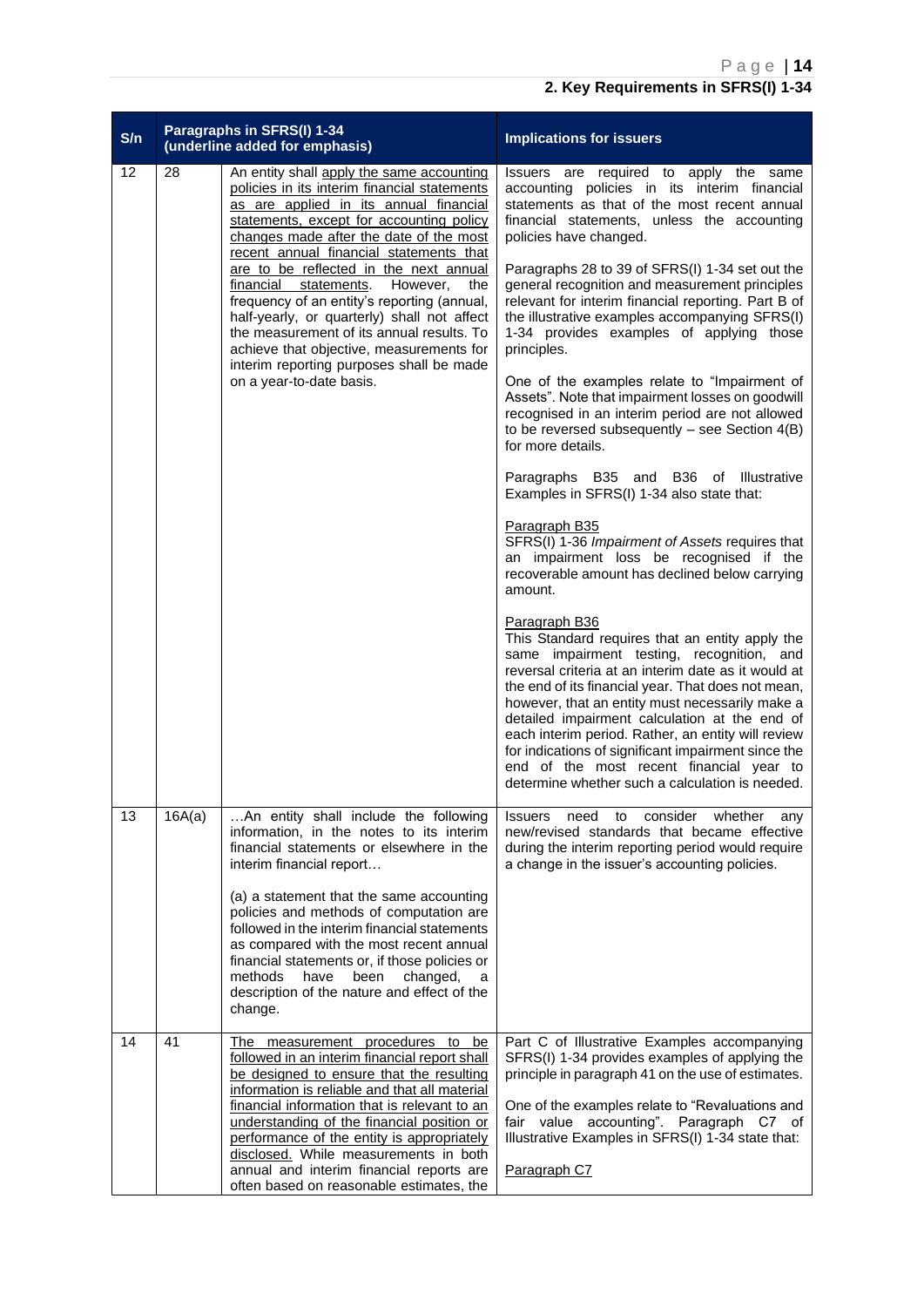| S/n | Paragraphs in SFRS(I) 1-34<br>(underline added for emphasis)                                                                                | <b>Implications for issuers</b>                                                                                                                                                                                                                                                                                                                                                                                                                                                                                                                                                                                                                                                                                                                                                                                                     |  |
|-----|---------------------------------------------------------------------------------------------------------------------------------------------|-------------------------------------------------------------------------------------------------------------------------------------------------------------------------------------------------------------------------------------------------------------------------------------------------------------------------------------------------------------------------------------------------------------------------------------------------------------------------------------------------------------------------------------------------------------------------------------------------------------------------------------------------------------------------------------------------------------------------------------------------------------------------------------------------------------------------------------|--|
|     | preparation of interim financial reports<br>generally will require a greater use of<br>estimation methods than annual financial<br>reports. | Revaluations and fair value accounting:<br>SFRS(I) 1-16 Property, Plant and Equipment<br>allows an entity to choose as its accounting<br>policy the revaluation model whereby items of<br>property, plant and equipment are revalued to<br>fair value. SFRS(I) 16 Leases allows a lessee to<br>measure right-of-use assets applying the<br>revaluation model in SFRS(I) 1-16 if those right-<br>of-use assets relate to a class of property, plant<br>and equipment to which the lessee applies the<br>revaluation model in SFRS(I) 1-16. Similarly,<br>SFRS(I) 1-40 <i>Investment Property</i> requires an<br>entity to measure the fair value of investment<br>property. For those measurements, an entity<br>may rely on professionally qualified valuers at<br>annual reporting dates though not at interim<br>reporting dates. |  |

#### <span id="page-14-0"></span>**(C) Is the use of the going concern assumption appropriate for the interim financial statements?**

Financial statements are typically prepared on a going concern basis, that is, assuming the issuer will continue in operation for the foreseeable future (which is at least, but is not limited to, 12 months from the end of the reporting period).

Issuers are required<sup>11</sup> to assess whether the going concern assumption is still appropriate in light of events and circumstances which may have taken place since the end of the last annual reporting period. When management is aware, in making its assessment, of material uncertainties related to events or conditions that may cast significant doubt upon the issuer's ability to continue as a going concern, the issuer shall disclose those uncertainties in that set of interim financial statements.

The need to assess an entity's ability to continue as a going concern for the interim financial statements is highlighted in the IFRS Foundation's publication<sup>12</sup> titled "Going concern--A focus on disclosure":

*"When preparing financial statements, whether annual or interim, IAS 1 requires management to assess the entity's ability to continue as a going concern. The Standard defines going concern by explaining that financial statements are prepared on a going concern basis unless management either intends to liquidate the entity or to cease trading or has no realistic alternative but to do so."*

<sup>11</sup> Paragraph 4 of SFRS(I) 1-1 *Presentation of Financial Statements* states that paragraphs 15 to 35 of SFRS(I) 1- 1 apply to interim financial statements prepared in accordance with SFRS(I) 1-34. Paragraph 25 of SFRS(I) 1-1 requires management to make an assessment of the entity's ability to continue as a going concern.

<sup>12</sup> <https://cdn.ifrs.org/-/media/feature/news/2021/going-concern-jan2021.pdf?la=en>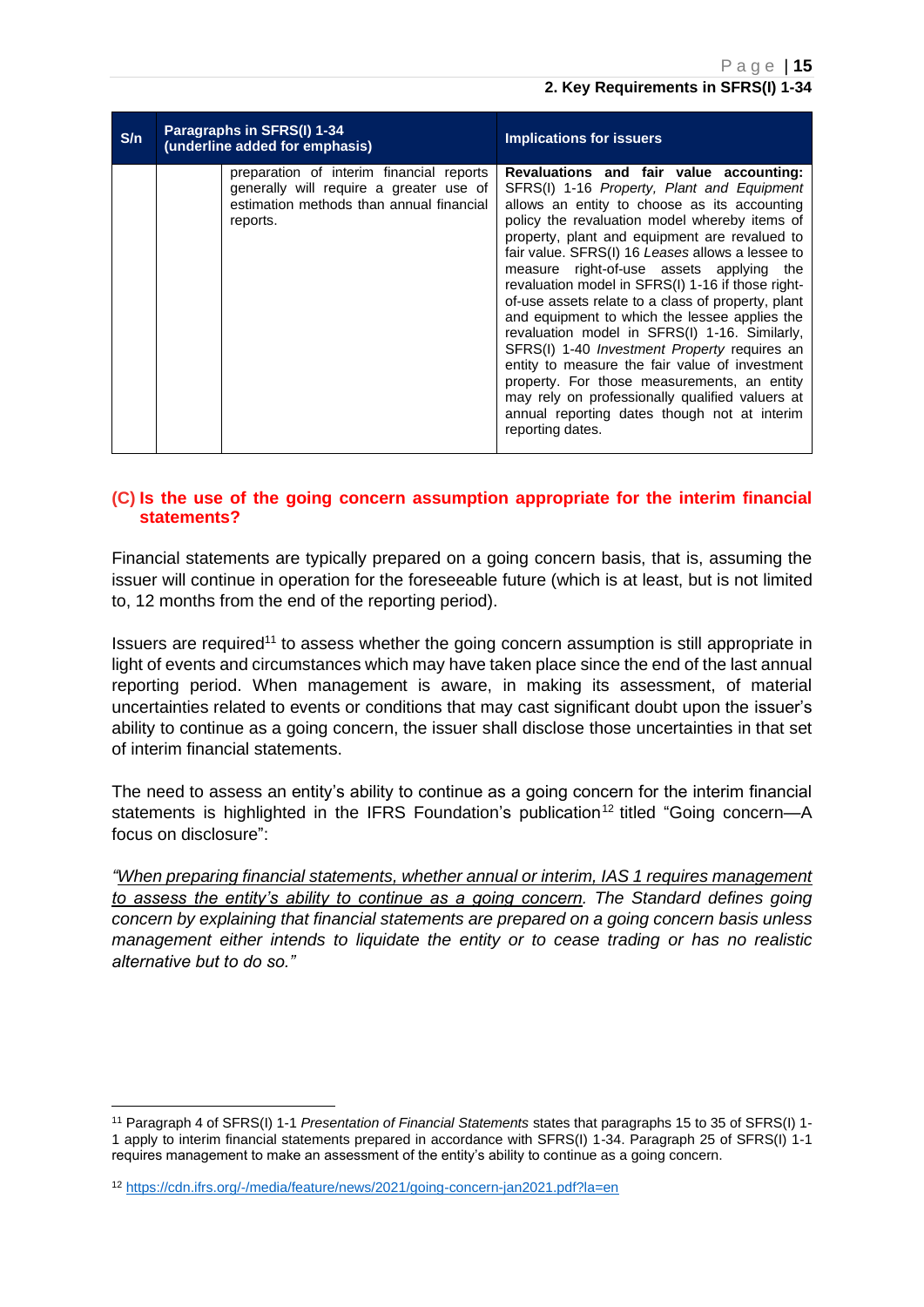<span id="page-15-0"></span>SFRS(I) 1-34 requires more holistic disclosures than that prescribed in Listing Rule Appendix  $7.2^{13}$ .

Such additional requirements include disclosures of key judgements/estimates and explanations for significant changes from the last audited annual financial report. This enables users to have a better understanding of what has happened to the issuer since the last audited annual financial report and to understand the key judgements/estimates applied. The overriding goal of SFRS(I) 1-34 is to ensure that an interim financial report includes all information that is relevant to understanding an issuer's financial position and performance during the interim period.

Therefore, a set of interim financial statements that is prepared in compliance with SFRS(I) 1- 34 should concurrently meet the requirements of Listing Rule Appendix 7.2 if it provides certain additional disclosures prescribed by Listing Rule Appendix 7.2. These additional disclosures are summarised in the table below.

| S/N | <b>See</b><br>Paragraph in Listing Rule Appendix 7.2<br><b>Note</b> |                                                                                                                                                                                                                                                                                                                                                                                                                                                                                                                                                                                                                                                                                                                                                                                                                                                                                                                                                                                                                                                                                                                                                                                                                            |   |  |  |
|-----|---------------------------------------------------------------------|----------------------------------------------------------------------------------------------------------------------------------------------------------------------------------------------------------------------------------------------------------------------------------------------------------------------------------------------------------------------------------------------------------------------------------------------------------------------------------------------------------------------------------------------------------------------------------------------------------------------------------------------------------------------------------------------------------------------------------------------------------------------------------------------------------------------------------------------------------------------------------------------------------------------------------------------------------------------------------------------------------------------------------------------------------------------------------------------------------------------------------------------------------------------------------------------------------------------------|---|--|--|
| 1   | 1(b)(i)                                                             | A statement of financial position (for the issuer <sup>14</sup> and group), together with a<br>comparative statement as at the end of the immediately preceding financial year.                                                                                                                                                                                                                                                                                                                                                                                                                                                                                                                                                                                                                                                                                                                                                                                                                                                                                                                                                                                                                                            | B |  |  |
| 2   | 1(b)(ii)                                                            | In relation to the aggregate amount of the group's borrowings and debt securities,<br>specify the following as at the end of the current financial period reported on with<br>comparative figures at the end of the immediately preceding financial year:-<br>the amount repayable in one year or less, or on demand;<br>(A)<br>the amount repayable after one year;<br>(B)<br>whether the amounts are secured or unsecured; and<br>(C)<br>details of any collateral<br>(D)                                                                                                                                                                                                                                                                                                                                                                                                                                                                                                                                                                                                                                                                                                                                                | B |  |  |
| 3   | 1(d)(i)                                                             | A statement (for the issuer <sup>7</sup> and group) showing either (i) all changes in equity or<br>(ii) changes in equity other than those arising from capitalisation issues and<br>distributions to shareholders, together with a comparative statement for the<br>corresponding period of the immediately preceding financial year.                                                                                                                                                                                                                                                                                                                                                                                                                                                                                                                                                                                                                                                                                                                                                                                                                                                                                     | в |  |  |
| 4   | 1(d)(ii)                                                            | Details of any changes in the company's share capital arising from rights issue,<br>bonus issue, subdivision, consolidation, share buy-backs, exercise of share options<br>or warrants, conversion of other issues of equity securities, issue of shares for cash<br>or as consideration for acquisition or for any other purpose since the end of the<br>previous period reported on. State the number of shares that may be issued on<br>conversion of all the outstanding convertibles, if any, against the total number of<br>issued shares excluding treasury shares and subsidiary holdings of the issuer, as<br>at the end of the current financial period reported on and as at the end of the<br>corresponding period of the immediately preceding financial year. State also the<br>number of shares held as treasury shares and the number of subsidiary holdings,<br>if any, and the percentage of the aggregate number of treasury shares and<br>subsidiary holdings held against the total number of shares outstanding in a class<br>that is listed as at the end of the current financial period reported on and as at the<br>end of the corresponding period of the immediately preceding financial year. | B |  |  |

<sup>&</sup>lt;sup>13</sup> Appendix 7.2 is in the Mainboard Rules. The equivalent reference for the Catalist Rules is Appendix 7C.

<sup>&</sup>lt;sup>14</sup> Listing Rule Appendix 7.2 requires the presentation of a statement of financial position and a statement of changes in equity of the issuer, in addition to SFRS(I) 1-34's requirement for the presentation of a statement of financial position and a statement of changes in equity of the group.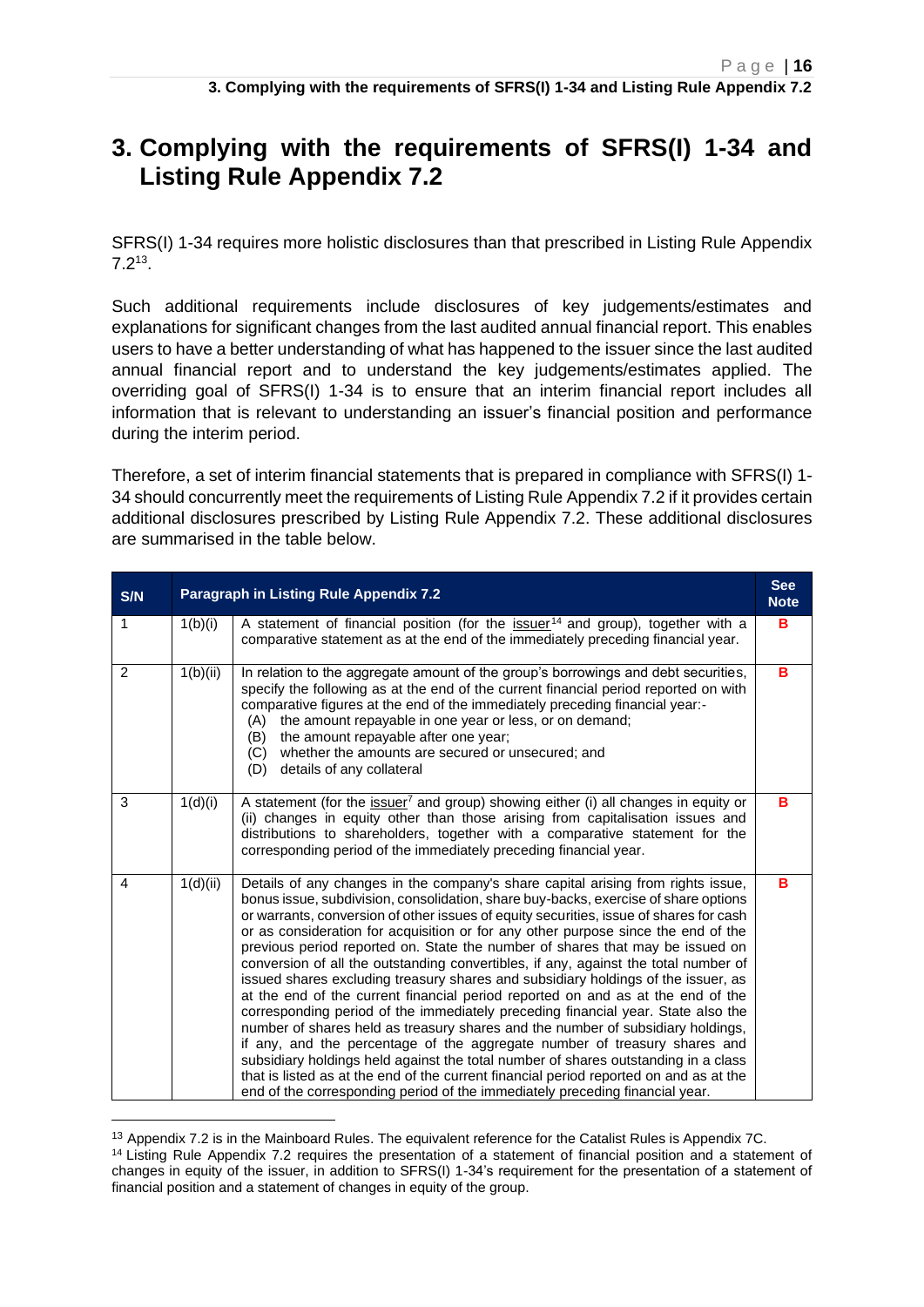| S/N |                | Paragraph in Listing Rule Appendix 7.2                                                                                                                                                                                                                                                                      |   |  |  |  |  |
|-----|----------------|-------------------------------------------------------------------------------------------------------------------------------------------------------------------------------------------------------------------------------------------------------------------------------------------------------------|---|--|--|--|--|
| 5   | 1(d)(iii)      | To show the total number of issued shares excluding treasury shares as at the end<br>of the current financial period and as at the end of the immediately preceding year.                                                                                                                                   | в |  |  |  |  |
| 6   | 1(d)(iv)       | A statement showing all sales, transfers, cancellation and/or use of treasury shares<br>as at the end of the current financial period reported on.                                                                                                                                                          | в |  |  |  |  |
| 7   | 1(d)(v)        | A statement showing all sales, transfers, cancellation and/or use of subsidiary<br>holdings as at the end of the current financial period reported on.                                                                                                                                                      | в |  |  |  |  |
| 8   | $\overline{2}$ | Whether the figures have been audited or reviewed, and in accordance with which<br>auditing standard or practice.                                                                                                                                                                                           | A |  |  |  |  |
| 9   | 3              | Where the figures have been audited or reviewed, the auditor's report (including<br>any modifications or emphasis of a matter).                                                                                                                                                                             | A |  |  |  |  |
| 10  | 3A             | Where the latest financial statements are subject to an adverse opinion, qualified<br>opinion or disclaimer of opinion:-                                                                                                                                                                                    |   |  |  |  |  |
|     |                | Updates on the efforts taken to resolve each outstanding audit issue.<br>(a)                                                                                                                                                                                                                                |   |  |  |  |  |
|     |                | Confirmation from the Board that the impact of all outstanding audit issues<br>(b)<br>on the financial statements have been adequately disclosed.                                                                                                                                                           |   |  |  |  |  |
|     |                | This is not required for any audit issue that is a material uncertainty relating to<br>going concern.                                                                                                                                                                                                       |   |  |  |  |  |
| 11  | $\overline{7}$ | Net asset value (for the issuer and group) per ordinary share based on the total<br>number of issued shares excluding treasury shares of the issuer at the end of the:-<br>current financial period reported on; and<br>(a)<br>(b)<br>immediately preceding financial year.                                 |   |  |  |  |  |
| 12  | 8              | A review of the performance of the group, to the extent necessary for a reasonable                                                                                                                                                                                                                          |   |  |  |  |  |
|     |                | understanding of the group's business. It must include a discussion of the<br>following:-<br>any significant factors that affected the turnover, costs, and earnings of the<br>(a)<br>group for the current financial period reported on, including (where<br>applicable) seasonal or cyclical factors; and |   |  |  |  |  |
|     |                | any material factors that affected the cash flow, working capital, assets or<br>(b)<br>liabilities of the group during the current financial period reported on.                                                                                                                                            |   |  |  |  |  |
| 13  | 17             | [For announcement of the last quarter financial results or the second half-year<br>financial results]<br>In the review of performance, the factors leading to any material changes in                                                                                                                       |   |  |  |  |  |
| 14  | 18             | contributions to turnover and earnings by the business or geographical segments.<br>[For announcement of the last quarter financial results or the second half-year<br>B                                                                                                                                    |   |  |  |  |  |
|     |                | financial results]                                                                                                                                                                                                                                                                                          |   |  |  |  |  |
|     |                | A breakdown of sales as follows:                                                                                                                                                                                                                                                                            |   |  |  |  |  |
|     |                | Financial<br>Previous<br>$\%$<br>increase<br>Latest<br><b>Financial Year</b><br>Year<br>(decrease)<br>\$'000<br>\$'000                                                                                                                                                                                      |   |  |  |  |  |
|     |                | Group<br>Group<br>Group                                                                                                                                                                                                                                                                                     |   |  |  |  |  |
|     |                | (a) Sales<br>reported for first<br>half year                                                                                                                                                                                                                                                                |   |  |  |  |  |
|     |                | (b) Operating<br>profit/loss after<br>tax before                                                                                                                                                                                                                                                            |   |  |  |  |  |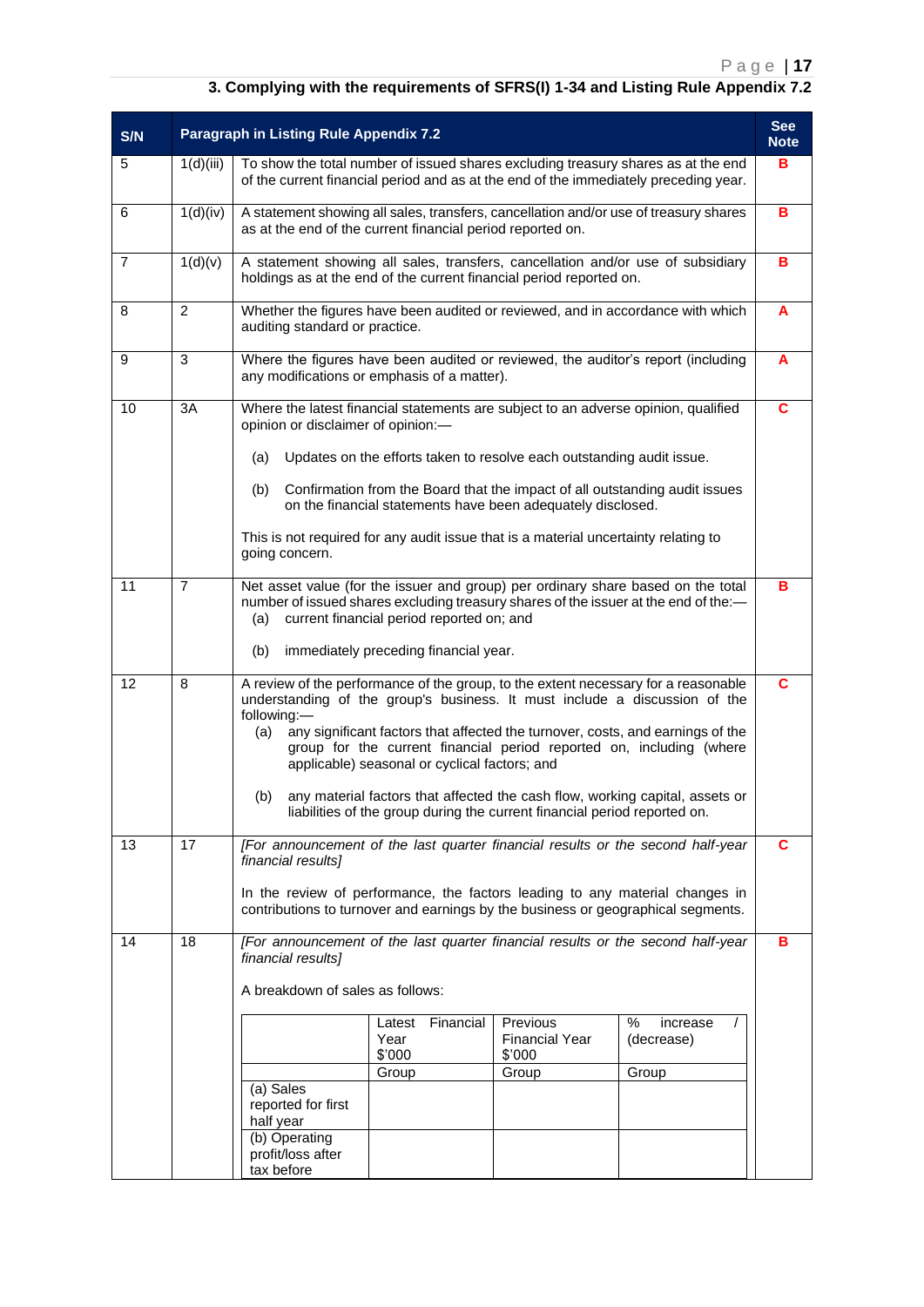| S/N |    | Paragraph in Listing Rule Appendix 7.2                                                                                                                                                                                                                                                                                                                                                                                                                                                                                                                                                                                                                                                                                          | <b>See</b><br><b>Note</b> |
|-----|----|---------------------------------------------------------------------------------------------------------------------------------------------------------------------------------------------------------------------------------------------------------------------------------------------------------------------------------------------------------------------------------------------------------------------------------------------------------------------------------------------------------------------------------------------------------------------------------------------------------------------------------------------------------------------------------------------------------------------------------|---------------------------|
|     |    | deducting non-<br>controlling<br>interests reported<br>for first half year<br>(c) Sales<br>reported for<br>second half year<br>(d) Operating<br>profit/loss after<br>tax before<br>deducting non-<br>controlling<br>interests reported<br>for second half<br>year                                                                                                                                                                                                                                                                                                                                                                                                                                                               |                           |
| 15  | 9  | Where a forecast, or a prospect statement, has been previously disclosed to<br>shareholders, any variance between it and the actual results.                                                                                                                                                                                                                                                                                                                                                                                                                                                                                                                                                                                    | C                         |
| 16  | 10 | A commentary at the date of the announcement of the significant trends and<br>competitive conditions of the industry in which the group operates and any known<br>factors or events that may affect the group in the next reporting period and the next<br>12 months.                                                                                                                                                                                                                                                                                                                                                                                                                                                           | C                         |
| 17  | 11 | If a decision regarding dividend has been made:-<br>Whether an interim (final) ordinary dividend has been declared<br>(a)<br>(recommended); and<br>(b)<br>Amount per share  cents<br>(i)<br>Previous corresponding period  cents<br>(ii)<br>Whether the dividend is before tax, net of tax or tax exempt. If before tax or<br>(c)<br>net of tax, state the tax rate and the country where the dividend is derived.<br>(If the dividend is not taxable in the hands of shareholders, this must be<br>stated).<br>(d)<br>The date the dividend is payable.<br>The date on which Registrable Transfers received by the company (up to<br>(e)<br>5.00 pm) will be registered before entitlements to the dividend are<br>determined. | D                         |
| 18  | 12 | If no dividend has been declared (recommended), a statement to that effect and<br>the reason(s) for the decision.                                                                                                                                                                                                                                                                                                                                                                                                                                                                                                                                                                                                               | D                         |
| 19  | 19 | [For announcement of the last quarter financial results or the second half-year<br>financial results]<br>A breakdown of the total annual dividend (in dollar value) for the issuer's latest full<br>year and its previous full year as follows:-<br>(a) Ordinary<br>(b) Preference<br>(c) Total                                                                                                                                                                                                                                                                                                                                                                                                                                 | D                         |
| 20  | 13 | If the Group has obtained a general mandate from shareholders for IPTs, the<br>aggregate value of such transactions as required under Rule 920(1)(a)(ii). If no IPT<br>mandate has been obtained, a statement to that effect.                                                                                                                                                                                                                                                                                                                                                                                                                                                                                                   | C                         |
| 21  | 14 | Negative confirmation pursuant to Rule 705(5). (Not required for announcement on<br>full year results)                                                                                                                                                                                                                                                                                                                                                                                                                                                                                                                                                                                                                          | C                         |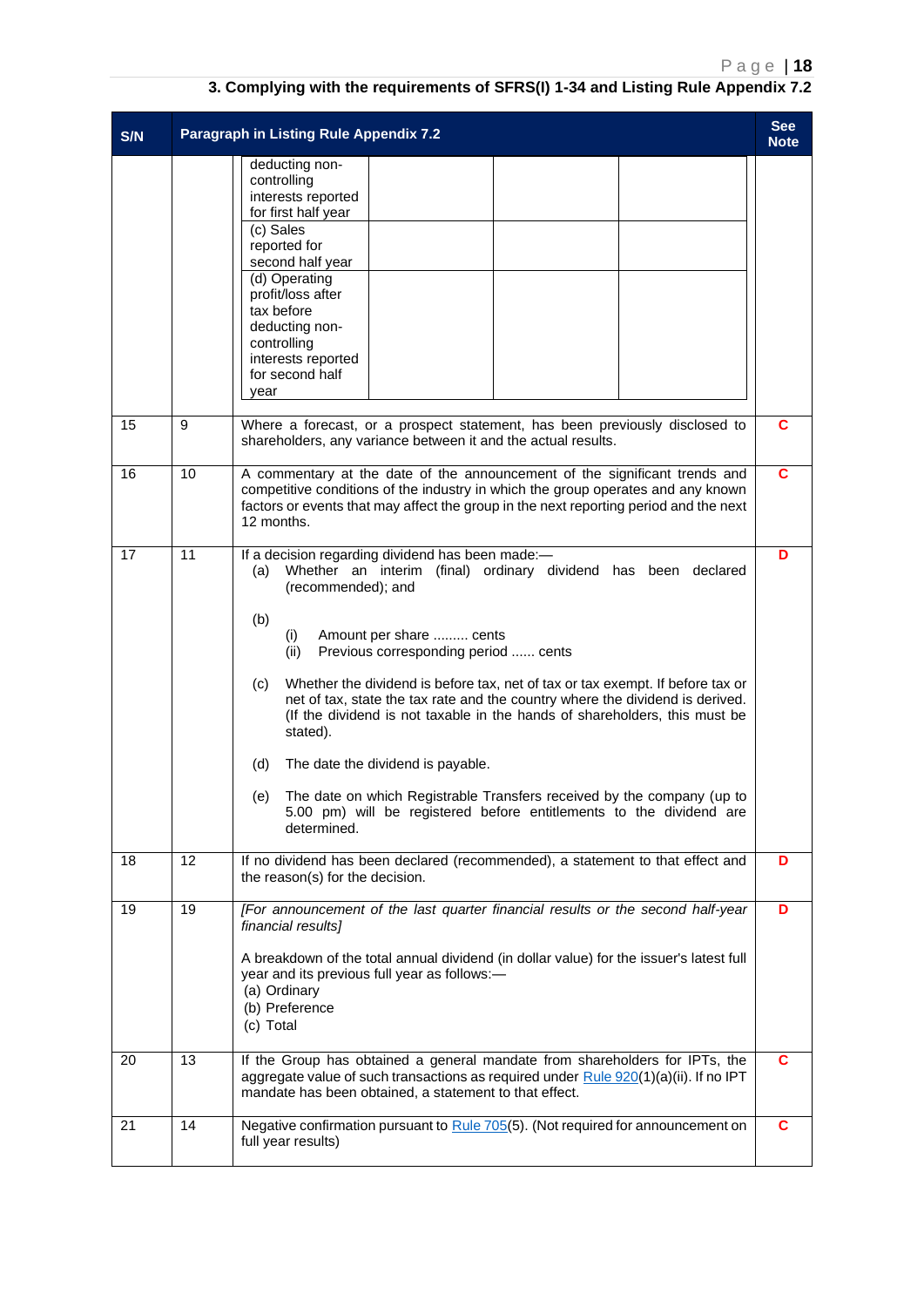| S/N | <b>Paragraph in Listing Rule Appendix 7.2</b> |                                                                                                                                                                                                                                                                                                                                                                                                                                                                      |     |                                                                                        |                                                                                |                                                                                        |  |  |
|-----|-----------------------------------------------|----------------------------------------------------------------------------------------------------------------------------------------------------------------------------------------------------------------------------------------------------------------------------------------------------------------------------------------------------------------------------------------------------------------------------------------------------------------------|-----|----------------------------------------------------------------------------------------|--------------------------------------------------------------------------------|----------------------------------------------------------------------------------------|--|--|
| 22  | 15                                            | Confirmation that the issuer has procured undertakings from all its directors and<br>executive officers (in the format set out in Appendix $7.7^{15}$ ) under Rule 720(1).                                                                                                                                                                                                                                                                                           |     |                                                                                        |                                                                                |                                                                                        |  |  |
| 23  | 20                                            | [For announcement of the last quarter financial results or the second half-year<br>financial results]<br>Disclosure of person occupying a managerial position in the issuer or any of its<br>principal subsidiaries who is a relative of a director or chief executive officer or<br>substantial shareholder of the issuer pursuant to Rule 704(13) in the format below.<br>If there are no such persons, the issuer must make an appropriate negative<br>statement. |     |                                                                                        |                                                                                |                                                                                        |  |  |
|     |                                               | Name                                                                                                                                                                                                                                                                                                                                                                                                                                                                 | Age | Family<br>relationship<br>with any<br>director<br>and/or<br>substantial<br>shareholder | Current<br>position and<br>duties, and<br>the year the<br>position was<br>held | Details of<br>changes in<br>duties and<br>position held,<br>if any, during<br>the year |  |  |

**Note A**: If a set of interim financial statements has been reviewed or audited, this fact is to be stated and the auditor's report is to be included in the set of interim financial statements.

**Note B**: As these items are accounting information, they could be included in the disclosure notes in the interim financial statements.

**Note C**: As these items are non-accounting information, a good practice is to show them separately from the interim financial statements (e.g. in the Management Discussion & Analysis) in the same announcement.

**Note D**: These are additional disclosures of dividend information in addition to SFRS(I) 1-34 requirements. A good practice is to show them separately from the interim financial statements in the same announcement.

<sup>15</sup> Appendix 7.7 is in the Mainboard Rules. The equivalent reference for the Catalist Rules is Appendix 7H.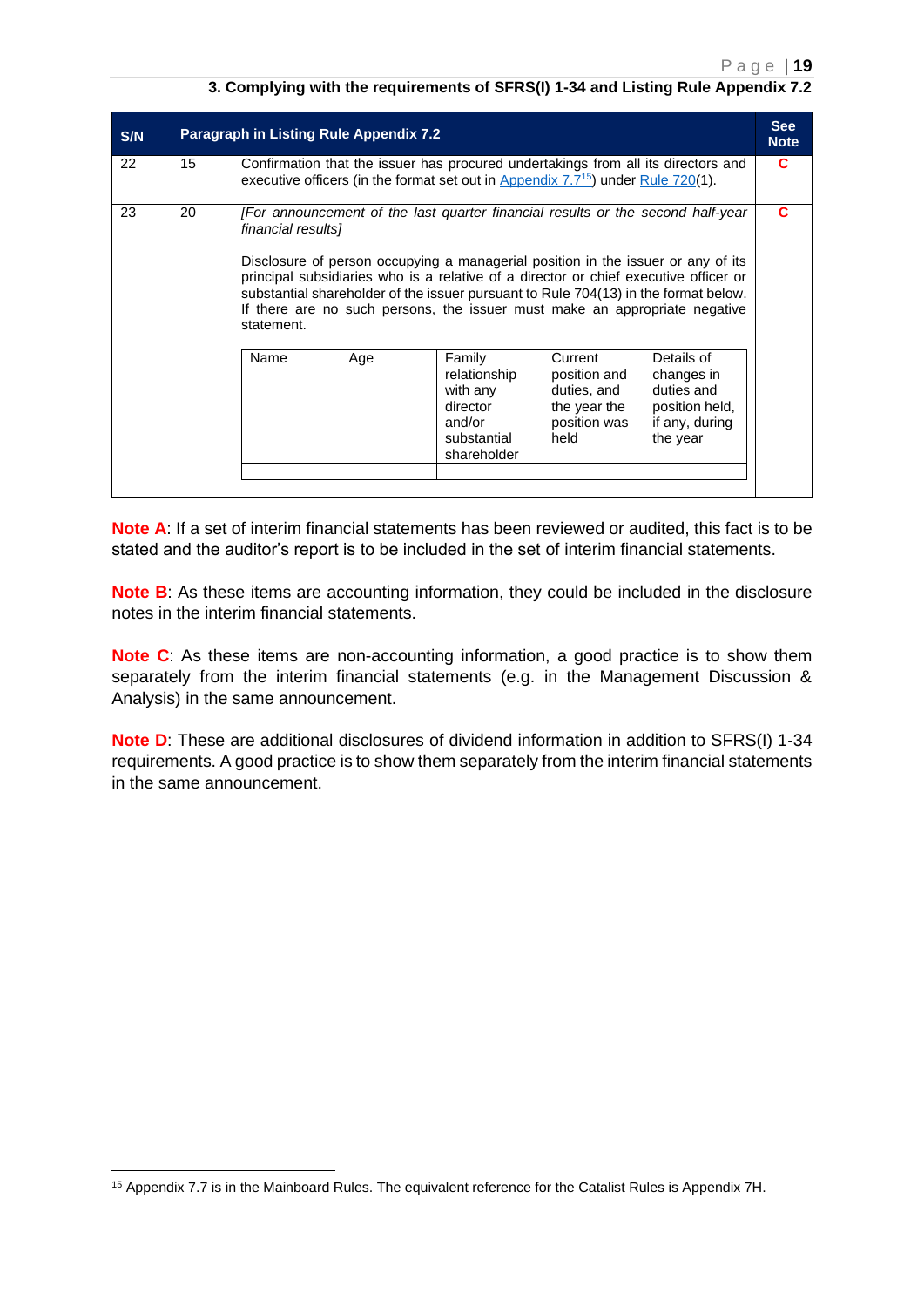## <span id="page-19-0"></span>**4. Key areas of focus**

When preparing the interim financial statements, an issuer should consider focusing on the following key areas (note: this is not an exhaustive list):

#### <span id="page-19-1"></span>**(A) Appropriateness of significant judgements and estimates made**

Potential areas where changes in judgements and estimates could have taken place:

#### **(i) Are the fair values of the issuer's investment properties overstated?**

An issuer whose investment property accounting policy is the fair value model under SFRS(I) 1-40 *Investment Property* should ensure that the fair value measurement of investment properties in the financial statements is appropriate, both for financial year end reporting and interim reporting.

Fair values of investment properties determined as at the end of the last reporting period may no longer be appropriate for reporting for the current interim financial reporting period. Accordingly, the issuer needs to carefully assess the appropriateness of the fair values of investment properties to be reported in its balance sheet (and the corresponding change in fair values to be reported in profit or loss) as it issues the interim financial statements. This may include assessing whether the inputs and assumptions used in its valuation techniques are still appropriate, whether they reflect current market conditions, and whether these need to be updated.

The issuer should consider whether expert advice is needed in the assessment, or if an updated valuation exercise is required to be performed.

Paragraph 41 of SFRS(I) 1-34 requires that the measurement procedures for interim financial statements are to be designed to ensure that the resulting information is reliable and that all material information that is relevant to an understanding of the financial position or performance of the issuer is appropriately disclosed.

Paragraph 122 of SFRS(I) 1-1 *Presentation of Financial Statements* requires the disclosure of significant judgements that management has made in the process of applying the issuer's accounting policies in the preparation of financial statements.

Where significant judgement is exercised in the assessment of the fair value of investment properties, the issuer should ensure that appropriate disclosures of the judgements and assumptions are included in the financial statements. The disclosures should be entity-specific, clear and concise, without obscuring material information in unnecessary detail. This also applies to cases where the issuer concludes that the fair value of the investment property has not changed significantly since the end of the last reporting period. In that case, if it is considered a significant judgement, the basis for that judgement should be clearly explained in the financial statements.

The above considerations are also applicable in the determination of whether the fair values of other non-financial assets such as property, plant and equipment (measured under the revaluation model) and right-of-use assets (measured under the revaluation model), are appropriate at the interim reporting date.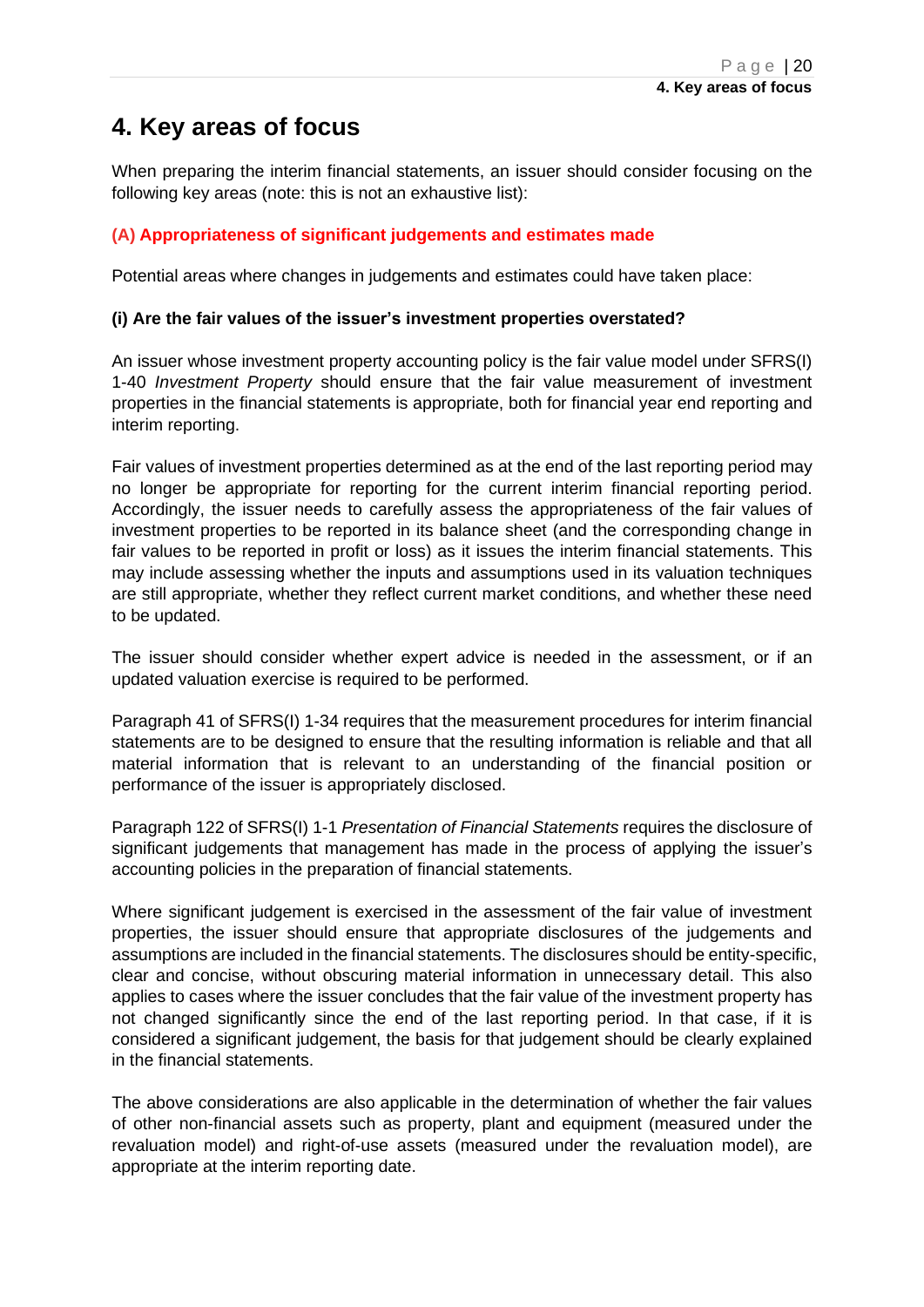#### **(ii) Are the issuer's non-financial assets (carried at cost) overstated and impairment losses required to be recognised?**

Under SFRS(I) 1-36 *Impairment of Assets,* an asset must not be carried in the issuer's financial statements at more than its recoverable amount (where recovery of the asset may be either by using it or selling it). The asset is impaired if its recoverable amount has fallen below the carrying amount.

SFRS(I) 1-36 requires the issuer to assess at the end of each reporting period whether there is any indication that an asset may be impaired. Impairment assessments to be performed on non-financial assets as follows:

- Goodwill\* and other intangible assets with indefinite useful lives  $-$  to be tested for impairment at least annually or more frequently if impairment indicators exist
- Other assets (e.g. property, plant & equipment, investment properties carried at cost, investments in associates and joint ventures) – to be tested for impairment only when impairment indicators exist

*\*Note: Impairment losses on goodwill recognised in an interim period are not allowed to be reversed subsequently – see Section 4(B) for more details.*

During the current interim financial reporting period, there could be indicators that assets may be impaired (e.g. shutdown of manufacturing facilities, falling demand and reduced selling prices of goods and services).

The recoverable amount of an asset is the higher of its value in use and its fair value less costs of disposal.

When determining the recoverable amount, future cash flows are estimated based on management's best estimates of the economic conditions that will exist over the remaining useful life of the asset.

The issuer should ensure that the assumptions are reasonable and supportable and reflect conditions existing at the interim financial reporting date. The issuer should consider whether expert advice is needed in the assessment.

#### **(iii) Are the issuer's estimates of expected credit losses appropriate in light of the current uncertain situation?**

As highlighted in the IASB's publication<sup>16</sup> titled "IFRS 9 and covid-19 – Accounting for expected credit losses", IFRS 9 sets out the framework for determining the amount of expected credit losses (ECL) that should be recognised. It requires that lifetime ECL be recognised when there is a significant increase in credit risk on a financial instrument (and other items in scope of ECL requirements). Accordingly, the issuer may need to adjust their approaches to determining ECL based on the best available information about past events, current conditions and forecast scenarios of future conditions (since the ECL model is forward-looking).

Previous assumptions and designs of ECL models may need to be revisited, reassessed, and updated.

<sup>16</sup> <https://cdn.ifrs.org/-/media/feature/supporting-implementation/ifrs-9/ifrs-9-ecl-and-coronavirus.pdf?la=en>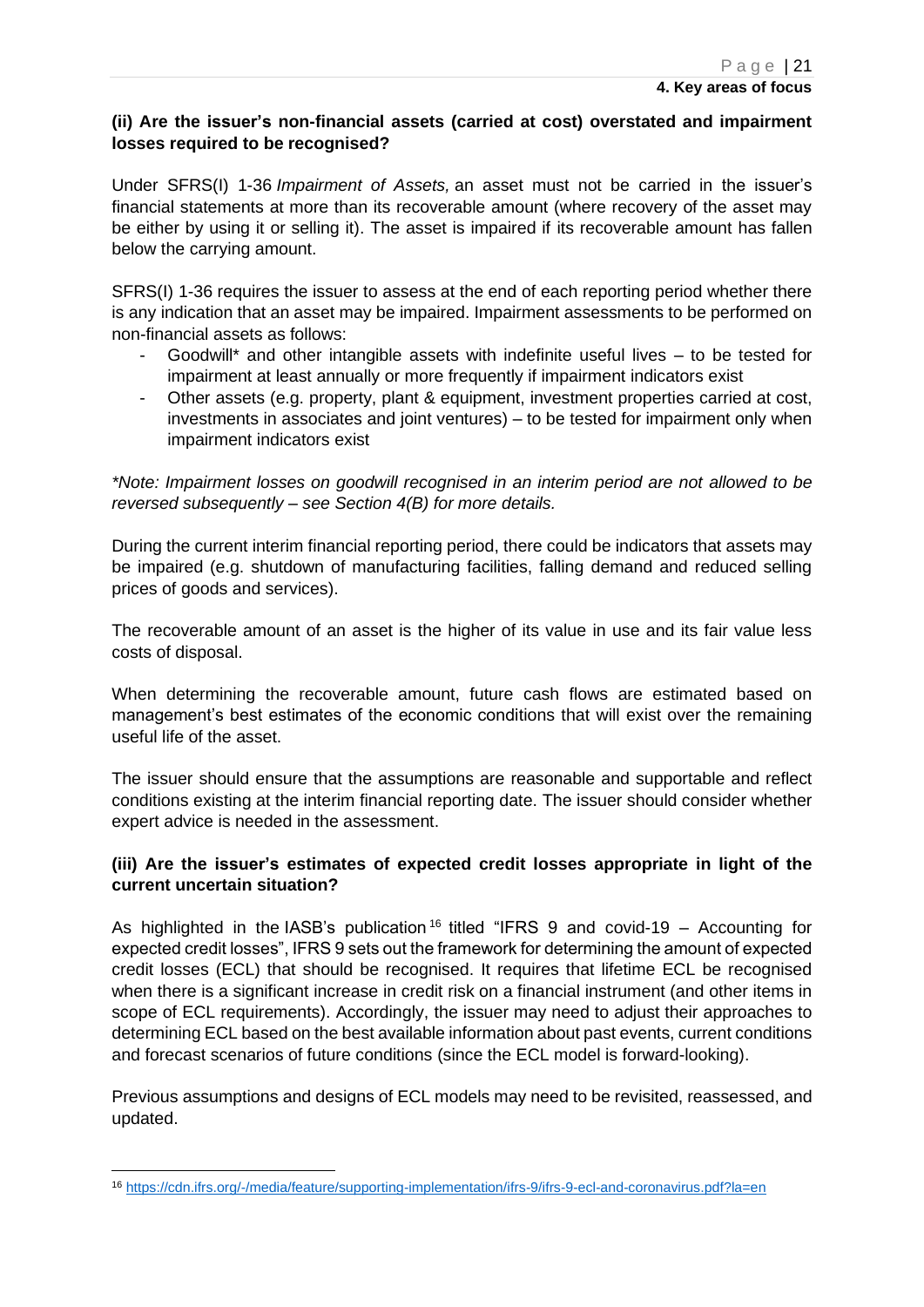#### **(iv) Have any of the issuer's contracts become onerous?**

SFRS(I) 1-37 *Provisions, Contingent Liabilities and Contingent Assets* defines an onerous contract to be a contract in which the **unavoidable costs** of meeting the obligations under the contract exceed the economic benefits expected to be received under it. SFRS(I) 1-37 explains that the **unavoidable costs** are the lower of the cost of fulfilling the contract and any compensation or penalties arising from failure to fulfil it.

When a contract is assessed to be onerous, the issuer is required by SFRS(I) 1-37 to recognise and measure the present obligation under the contract as a provision.

With disruptions to economic activities, the issuer's contracts should be reviewed to determine if any contract has become onerous. For instance, the issuer may be unable to fulfil a customer's order due to the shutdown of its manufacturing facilities. The issuer should review the contractual terms and determine:

- whether the unavoidable costs of fulfilling the contract (the lower of the cost of fulfilling the contract and any compensation arising from failure to fulfil the contract) has exceeded the consideration to be received.
- whether there are contractual terms which may relieve the issuer of its obligations (for instance, force majeure clauses). If an issuer can cancel a contract without any penalty or compensation payable to the counterparty, the contract does not become onerous since there is no obligation.

#### <span id="page-21-0"></span>**(B) Non-reversal of impairment loss on goodwill recognised in an interim period**

Under SFRS(I) 1-36, the issuer is required to assess for impairment at least annually or more frequently if impairment indicators exist; and to recognise an impairment loss at that date.

If the issuer has recognised an impairment loss on goodwill in an interim period, SFRS(I) INT 10 Interim Financial Reporting and Impairment clarifies that the issuer shall not reverse the recognised impairment loss even if no loss or a smaller loss would have been recognised if the impairment assessment had been made only at the end of a subsequent reporting period.

#### <span id="page-21-1"></span>**(C) Estimation of weighted average annual income tax rate expected for the full year**

The income tax expense recognised in each interim period is based on the best estimate of the weighted-average annual income tax rate expected for the full financial year. Amounts accrued for income tax expense in one interim period may have to be adjusted in a subsequent interim period of that financial year if the estimate of the annual income tax rate changes.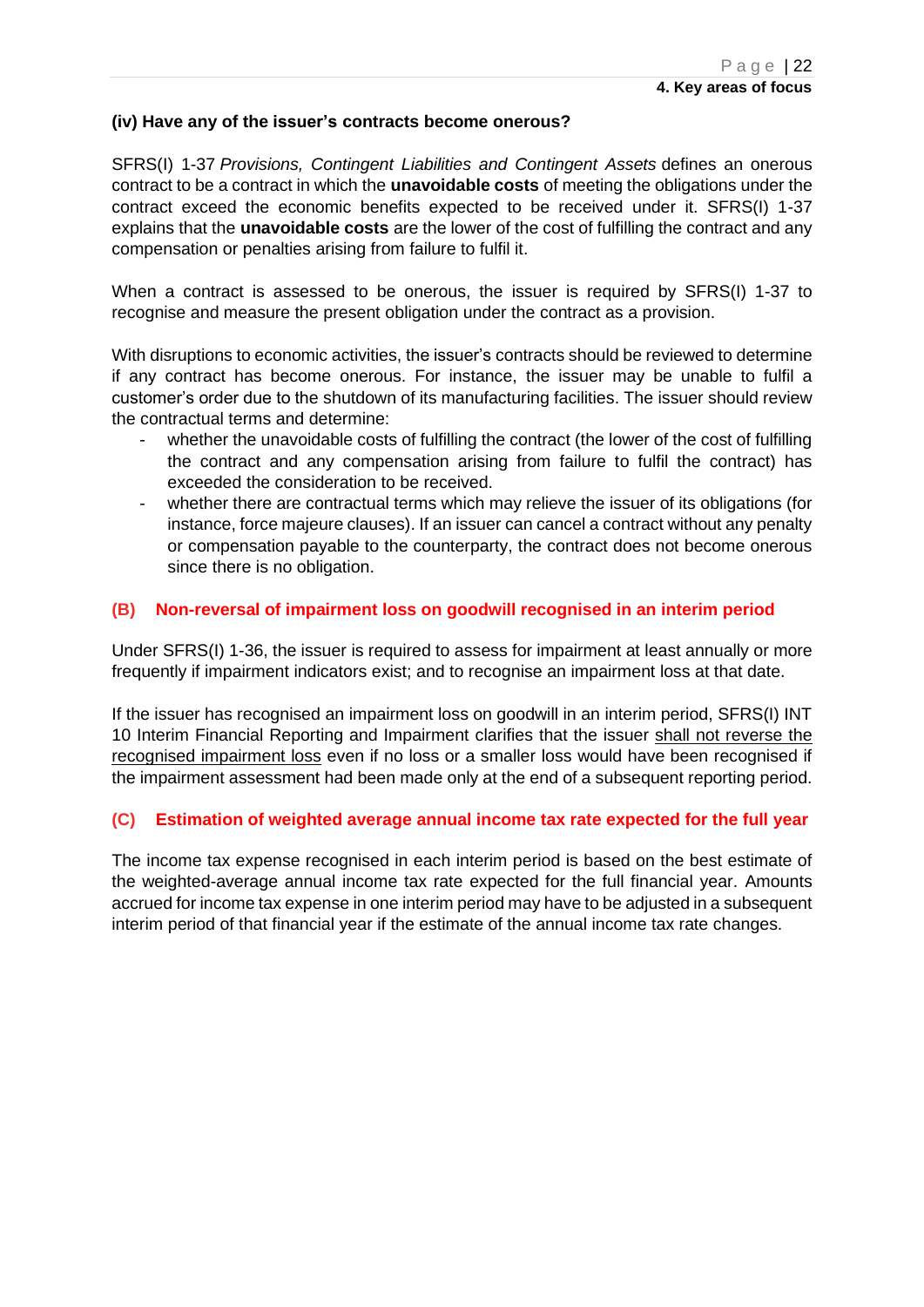#### **For reference: ISCA Financial Reporting Codification Framework**

In November 2019, ISCA issued the ISCA Financial Reporting Codification Framework (Framework). The Framework establishes a formalised categorisation, degrees of authority and a due process for future issuance of ISCA's technical documents. It provides credence to ISCA's technical content, promulgates ISCA's views on the application of accounting standards as well as promotes quality, consistency and best practices in financial reporting.

The Framework is summarised in the table below.

| <b>Category</b>                                       | <b>Nature</b>                                                                                                                                                   | of<br><b>Degree</b><br>authority                               | <b>Due</b><br><b>Process</b>                  | <b>Highest</b><br><b>level</b><br><b>of</b><br>approval                                                                            |
|-------------------------------------------------------|-----------------------------------------------------------------------------------------------------------------------------------------------------------------|----------------------------------------------------------------|-----------------------------------------------|------------------------------------------------------------------------------------------------------------------------------------|
| Financial<br>$1_{-}$<br>Reporting<br>Practice (FRP)   | Recommended<br>best<br>practices for financial<br>reporting for specific<br>industries, sectors or<br>transactions                                              | Expected to<br>apply                                           | Public<br>consultation<br>required            | <b>ISCA Council</b>                                                                                                                |
| Financial<br>2.<br>Reporting<br>Guidance (FRG)        | Technical<br>guidance,<br>views and insights on<br>financial<br>specific<br>reporting<br>issues for<br>specific<br>industries,<br>sectors<br>or<br>transactions | Expected<br>to<br>follow<br><b>or</b><br>explain<br>departures | Public<br>consultation<br>required            | <b>ISCA</b><br>Financial<br>Reporting<br>Committee<br>(FRC),<br>with<br>authority<br>delegated by<br><b>ISCA</b><br>the<br>Council |
| Financial<br>3.<br>Reporting<br><b>Bulletin (FRB)</b> | <b>Technical</b><br>bulletin<br>containing<br>discussions<br>and<br>highlight of emerging<br>topical<br>financial<br>reporting issues                           | For<br>information<br>and<br>educational<br>purposes           | <b>Public</b><br>consultation<br>not required | <b>ISCA FRC</b>                                                                                                                    |

For more details on the Framework and the guidance issued under the Framework, please refer to the following:

- Framework <https://isca.org.sg/tkc/fr/financial-reporting-codification-framework/>
- FRG <https://isca.org.sg/tkc/fr/financial-reporting-guidances/>
- FRB <https://isca.org.sg/tkc/fr/financial-reporting-bulletins/>